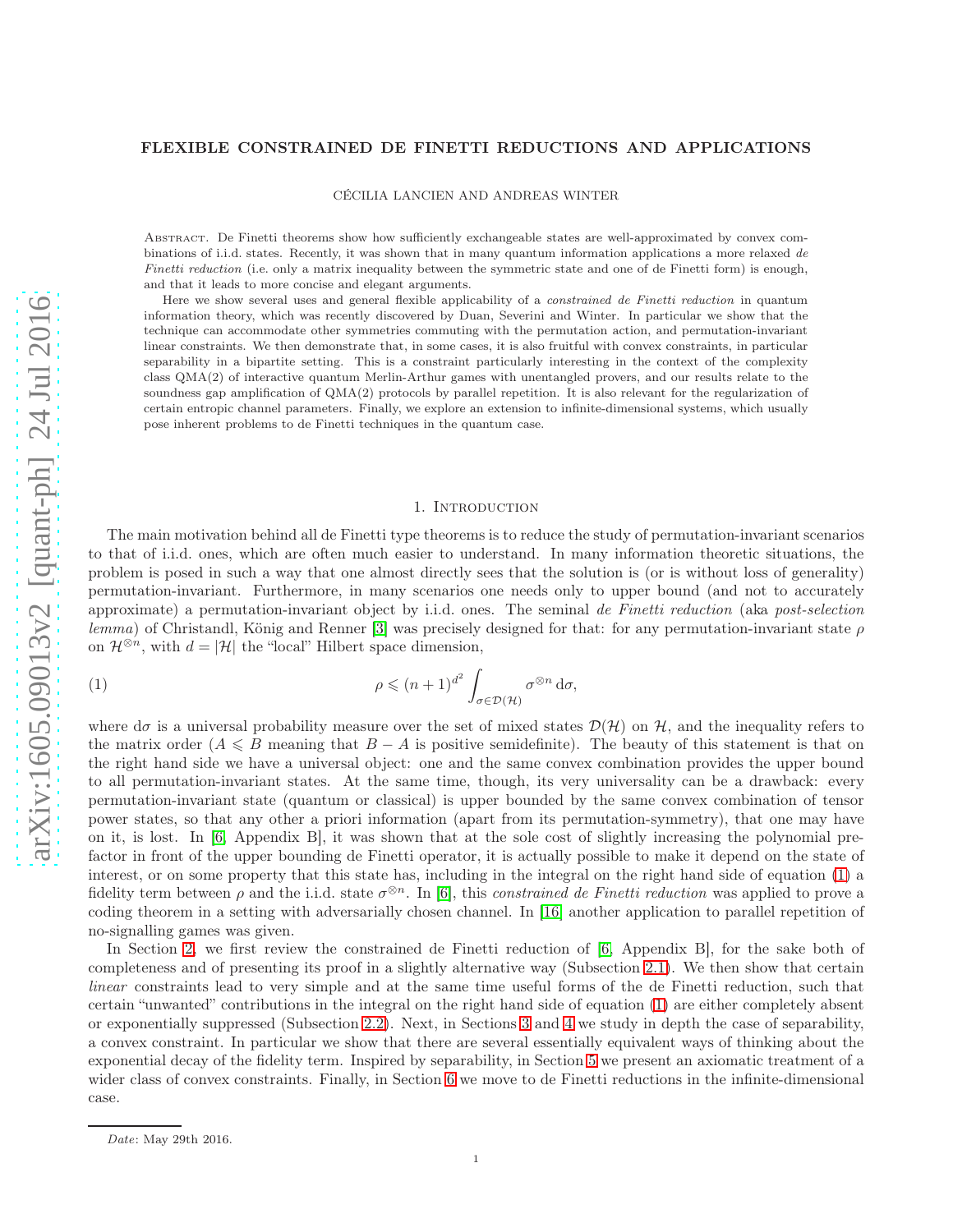#### 2. Flexible de Finetti reductions for finite-dimensional symmetric quantum systems

<span id="page-1-1"></span><span id="page-1-0"></span>2.1. A general constrained de Finetti reduction. Before getting into more specific statements, let us fix once and for all some definitions and notation that we shall use throughout the whole paper. Consider  $\mathcal H$  a finitedimensional Hilbert space, and denote by  $\{|1\rangle, \ldots, |d\rangle\}$  an orthonormal basis of H, where  $d = |\mathcal{H}| < +\infty$ . Next, for any natural number n and permutation  $\pi \in \mathcal{S}_n$ , define  $U_{\pi}$  as the associated permutation unitary on  $\mathcal{H}^{\otimes n}$ , characterized by

$$
\forall 1 \leq j_1, \ldots, j_n \leq d, \ U_{\pi}|j_1\rangle \otimes \cdots \otimes |j_n\rangle = |j_{\pi(1)}\rangle \otimes \cdots \otimes |j_{\pi(n)}\rangle.
$$

Note that this definition is independent of the basis. The n-symmetric subspace of  $\mathcal{H}^{\otimes n}$  can then be defined as the simultaneous +1-eigenspace of all  $U_{\pi}$ 's,

$$
\text{Sym}^n(\mathcal{H}) := \{ |\psi\rangle \in \mathcal{H}^{\otimes n} : \ \forall \ \pi \in \mathcal{S}_n, \ U_\pi |\psi\rangle = |\psi\rangle \}
$$
\n
$$
= \text{Span}\left\{ |v_{j_1,\dots,j_n}\rangle = \sum_{\pi \in \mathcal{S}_n} |j_{\pi(1)}\rangle \otimes \dots \otimes |j_{\pi(n)}\rangle : 1 \leq j_1 \leq \dots \leq j_n \leq d \right\}.
$$

The orthogonal projector onto  $\text{Sym}^n(\mathcal{H})$  may thus be written as

$$
P_{\mathrm{Sym}^n(\mathcal{H})} = \sum_{1\leqslant j_1\leqslant \cdots \leqslant j_n\leqslant d} |\psi_{j_1,...,j_n}\rangle \langle \psi_{j_1,...,j_n}| = \binom{n+d-1}{n}\int_{|\psi\rangle \in S_{\mathcal{H}}} |\psi \rangle\!\langle \psi|^{\otimes n} \mathrm{d} \psi,
$$

where for each  $1 \leq j_1 \leq \cdots \leq j_n \leq d$ ,  $|\psi_{j_1,...,j_n}\rangle$  denotes the unit vector having the same direction as  $|v_{j_1,...,j_n}\rangle$ , and where  $d\psi$  stands for the uniform probability measure on the unit sphere  $S_H$  of H. The second line is due to Schur's Lemma, since  $Sym^n(\mathcal{H})$  is an irreducible representation (irrep) of the commutant action of  $\{U_\pi : \pi \in S_n\}$ , the local unitaries  $V^{\otimes n}$ ,  $V \in SU(H)$  (see e.g. [\[8\]](#page-18-3) for more details).

A state  $\rho$  on  $\mathcal{H}^{\otimes n}$  is then called permutation-invariant (or simply symmetric) if  $U_{\pi}\rho U_{\pi}^{\dagger} = \rho$  for all  $\pi \in \mathcal{S}_n$ . This can be expressed equivalently by saying that there exists a unit vector  $|\psi\rangle \in \text{Sym}^n(\mathcal{H}\otimes\mathcal{H}')$  such that  $\rho = \text{Tr}_{\mathcal{H}'^{\otimes n}} |\psi\rangle\langle\psi|$ .

Going from rigid to more flexible de Finetti reductions relies essentially on the so-called "pinching trick", which we state formally as Lemma [2.1](#page-1-2) below. This is a generalization of results appearing in [\[10\]](#page-18-4) and [\[11\]](#page-18-5).

<span id="page-1-2"></span>**Lemma 2.1.** Let H be a Hilbert space and  $M_1, \ldots, M_r$  be operators on H. Then, for any state  $\rho$  on H.

$$
\sum_{i,j=1}^r M_i \rho M_j^{\dagger} \leqslant r \sum_{i=1}^r M_i \rho M_i^{\dagger}.
$$

*Proof.* To prove that Lemma [2.1](#page-1-2) holds for any state on  $H$ , it is sufficient to prove that it holds for any pure state on H. Let therefore  $|\psi\rangle$  be a unit vector in H. Then, for any unit vector  $|\varphi\rangle$  in H, we have by the Cauchy-Schwarz inequality

$$
\langle \varphi | \left( \sum_{i,j=1}^r M_i | \psi \rangle \langle \psi | M_j^{\dagger} \right) | \varphi \rangle = \left| \sum_{i=1}^r \langle \varphi | M_i | \psi \rangle \right|^2
$$
  

$$
\leqslant r \sum_{i=1}^r |\langle \varphi | M_i | \psi \rangle|^2
$$
  

$$
= \langle \varphi | \left( r \sum_{i=1}^r M_i | \psi \rangle \langle \psi | M_i^{\dagger} \right) | \varphi \rangle,
$$

which concludes the proof.  $\Box$ 

<span id="page-1-3"></span>With this tool at hand, we are ready to get, first of all, the pure state version of the flexible de Finetti reduction. **Proposition 2.2.** *Any unit vector*  $|\theta\rangle \in \text{Sym}^n(\mathcal{H})$  *satisfies* 

$$
|\theta\rangle\langle\theta|\leqslant\binom{n+d-1}{n}^3\int_{|\psi\rangle\in S_{\mathcal{H}}}|\langle\theta|\psi^{\otimes n}\rangle|^2\,|\psi\rangle\langle\psi|^{\otimes n}\mathrm{d}\psi.
$$

*Proof.* Let  $|\theta\rangle \in \text{Sym}^n(\mathcal{H})$  be a unit vector. Then,

$$
|\theta\rangle\langle\theta| = P_{\text{Sym}^n(\mathcal{H})}|\theta\rangle\langle\theta|P_{\text{Sym}^n(\mathcal{H})}^{\dagger} = {n+d-1 \choose n}^2 \int_{|\psi\rangle, |\varphi\rangle \in S_{\mathcal{H}}} |\psi\rangle\langle\psi|^{\otimes n} |\theta\rangle\langle\theta| |\varphi\rangle\langle\varphi|^{\otimes n} d\psi d\varphi.
$$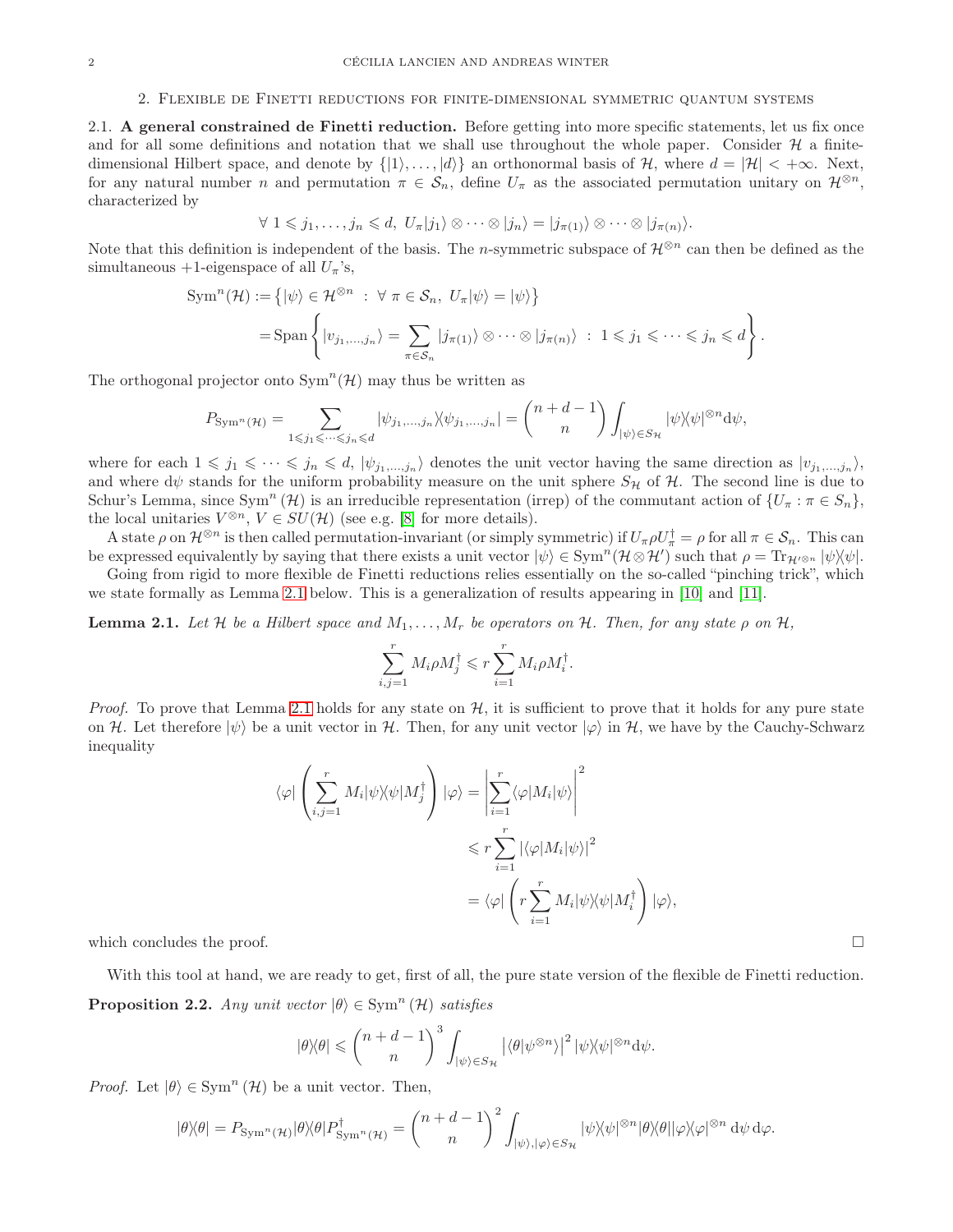Now observe, setting  $r = {n+d-1 \choose n}^2$ , that the span of  $\{ |\psi \rangle \langle \psi|^{\otimes n}, |\psi \rangle \in S_{\mathcal{H}} \}$ , subject to the condition of having trace 1, has dimension  $r-1$ . So by Caratheodory's theorem, we know that there exist  $\{p_1, \ldots, p_r\}$ , a convex combination, and  $\{\psi_1, \ldots, \psi_r\}$ , a set of unit vectors in  $\mathcal{H}$ , such that

(2) 
$$
\int_{|\psi\rangle \in S_{\mathcal{H}}} |\psi\rangle\langle\psi|^{\otimes n} d\psi = \sum_{i=1}^r p_i |\psi_i\rangle\langle\psi_i|^{\otimes n}.
$$

We can therefore rewrite

$$
|\theta\rangle\langle\theta| = r \sum_{i,j=1}^r p_i p_j |\psi_i\rangle\langle\psi_i|^{\otimes n} |\theta\rangle\langle\theta| |\psi_j\rangle\langle\psi_j|^{\otimes n} \leqslant r^2 \sum_{i=1}^r p_i^2 |\langle\theta|\psi_i^{\otimes n}\rangle|^2 |\psi_i\rangle\langle\psi_i|^{\otimes n} \leqslant r^{3/2} \sum_{i=1}^r p_i |\langle\theta|\psi_i^{\otimes n}\rangle|^2 |\psi_i\rangle\langle\psi_i|^{\otimes n},
$$

where the next to last inequality is by Lemma [2.1,](#page-1-2) and the last inequality is because, for each  $1 \leq i \leq r$ ,  $p_i \leq 1/\sqrt{r}$ (which can be seen by contracting both sides of equation [\(2\)](#page-2-1) with  $\langle \psi_i^{\otimes n} | \cdot | \psi_i^{\otimes n} \rangle$ ). And consequently, since this holds for any ensemble  $\{p_i, \psi_i\}_{1\leqslant i\leqslant r}$  satisfying equation [\(2\)](#page-2-1), we have by convex combination

<span id="page-2-1"></span>
$$
|\theta\rangle\langle\theta| \leq r^{3/2} \int_{|\psi\rangle \in S_{\mathcal{H}}} |\langle \theta | \psi^{\otimes n} \rangle|^2 |\psi\rangle\langle\psi|^{\otimes n} d\psi,
$$

which is precisely the advertised result.

From Proposition [2.2,](#page-1-3) we can now easily derive the general mixed state version of our flexible de Finetti reduction, which was originally obtained in [\[6\]](#page-18-1) by a slightly different route.

<span id="page-2-2"></span>**Theorem 2.3** (Cf. [\[6,](#page-18-1) Lemma 18]). *Any symmetric state*  $\rho$  *on*  $\mathcal{H}^{\otimes n}$  *satisfies* 

$$
\rho \leqslant {n+d^2-1 \choose n}^3 \int_{|\psi\rangle \in S_{\mathcal{H} \otimes \mathcal{H}'}} F(\rho, \sigma(\psi)^{\otimes n})^2 \sigma(\psi)^{\otimes n} d\psi,
$$

 $where for a unit vector  $|\psi\rangle \in \mathcal{H} \otimes \mathcal{H}'$ ,  $\sigma(\psi) = \text{Tr}_{\mathcal{H}'} |\psi\rangle \langle \psi|$  *is the reduced state of*  $|\psi\rangle \langle \psi|$  *on*  $\mathcal{H}$ *.*$ 

*Proof.* As noted before, there exists a unit vector  $|\theta\rangle \in \text{Sym}^n (\mathcal{H} \otimes \mathcal{H}')$  such that  $\rho = \text{Tr}_{\mathcal{H}'^{\otimes n}} |\theta\rangle\langle\theta|$ . By Proposition [2.2,](#page-1-3) we have

$$
|\theta\rangle\langle\theta|\leqslant\binom{n+d^2-1}{n}^3\int_{|\psi\rangle\in S_{\mathcal{H}\otimes\mathcal{H}'}}\left|\langle\theta|\psi^{\otimes n}\rangle\right|^2|\psi\rangle\langle\psi|^{\otimes n}\,\mathrm{d}\psi.
$$

Thus, after partial tracing over  $\mathcal{H}^{\prime\otimes n}$ , we obtain

$$
\rho \leqslant {\binom{n+d^2-1}{n}}^3 \int_{|\psi\rangle \in S_{\mathcal{H}\otimes\mathcal{H}'}} \left| \langle \theta | \psi^{\otimes n} \rangle \right|^2 \sigma(\psi)^{\otimes n} \, \mathrm{d}\psi.
$$

To get the announced result, we then just have to notice that, by monotonicity of the fidelity under the CPTP map  $\text{Tr}_{\mathcal{H}'^{\otimes n}}$ , we have for each  $|\psi\rangle \in \mathcal{H} \otimes \mathcal{H}'$ ,

<span id="page-2-3"></span>
$$
|\langle \theta | \psi^{\otimes n} \rangle| = F\left( |\theta \rangle \theta|, |\psi \rangle \langle \psi|^{\otimes n} \right) \leq F\left( \rho, \sigma(\psi)^{\otimes n} \right).
$$

<span id="page-2-0"></span>2.2. Linear constraints. Let  $\rho$  be a symmetric state on  $\mathcal{H}^{\otimes n}$ . What Theorem [2.3](#page-2-2) tells us is that there exists a probability measure  $\mu$  over the set of states on  $\mathcal{H}$  such that

(3) 
$$
\rho \leqslant (n+1)^{3d^2} \int_{\sigma \in \in \mathcal{D}(\mathcal{H})} F(\rho, \sigma^{\otimes n})^2 \sigma^{\otimes n} d\mu(\sigma).
$$

It may be pointed out that  $\mu$  is in fact the uniform probability measure over the set of mixed states on H (with respect to the Hilbert–Schmidt distance), since the latter is equivalently characterized as the partial trace over an environment  $\mathcal{H}'$  having same dimension as H of uniformly distributed pure states on  $\mathcal{H} \otimes \mathcal{H}'$  (see [\[22\]](#page-18-6)).

Observe that, contrary to the original de Finetti reduction, where the upper bound is the same for every symmetric state, we here have a highly state-dependent upper bound, where only states which have a high fidelity with the state of interest  $\rho$  are given an important weight. This is especially useful when one knows that  $\rho$  satisfies some additional property. Indeed, one would then expect that, amongst states of the form  $\sigma^{\otimes n}$ , only those approximately satisfying this same property should have a non-negligible fidelity weight. There are at least two archetypical cases where this intuition can easily be seen to be true.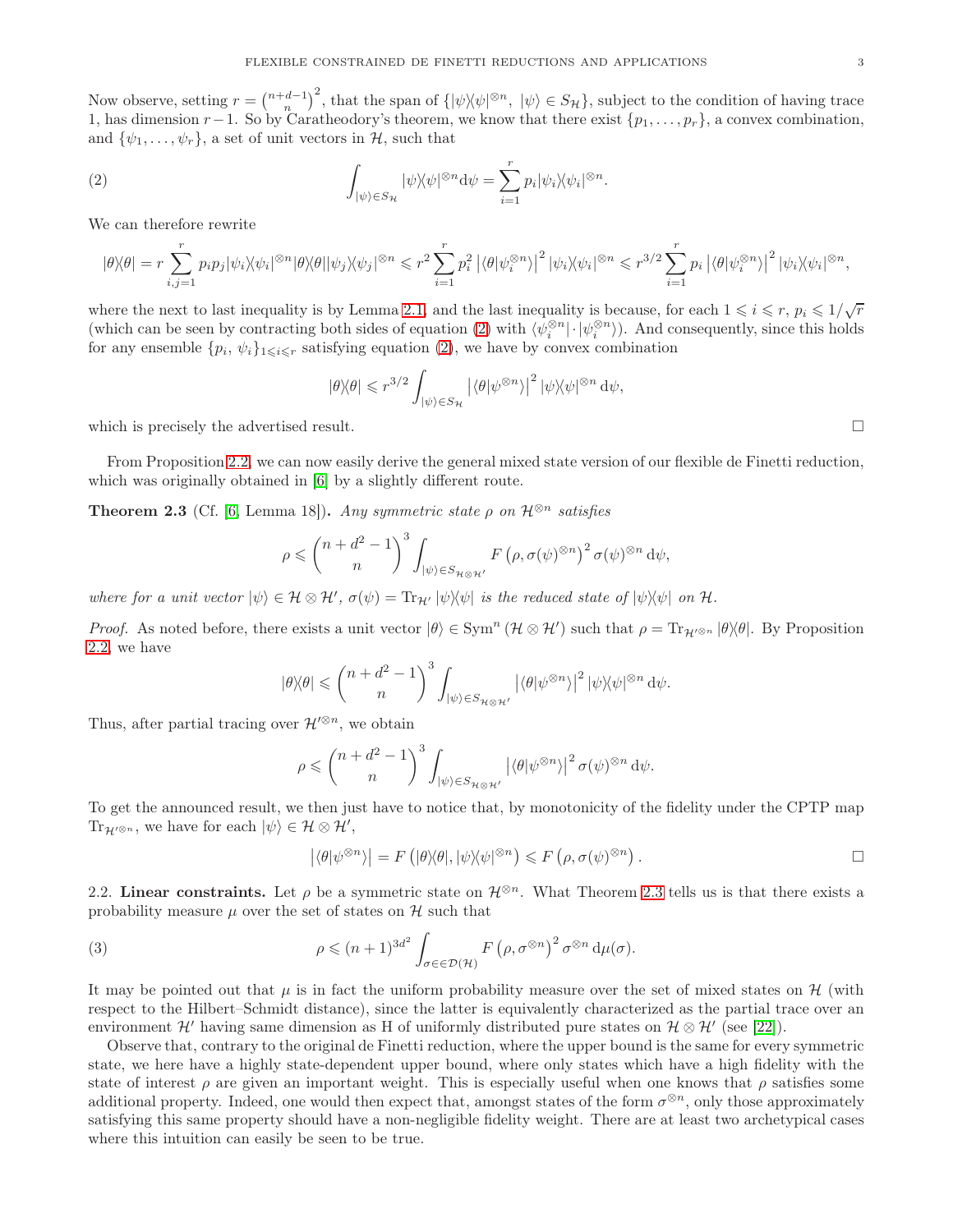<span id="page-3-0"></span>**Corollary 2.4** (Cf. [\[6,](#page-18-1) Lemma 18]). Let  $\mathcal{N} : \mathcal{L}(\mathcal{H}) \to \mathcal{L}(\mathcal{K})$  be a quantum channel, with  $d = |\mathcal{H}| < +\infty$ . Assume *that*  $\rho$  *is a symmetric state on*  $\mathcal{H}^{\otimes n}$ , which is additionally satisfying  $\mathcal{N}^{\otimes n}(\rho) = \tau_0^{\otimes n}$ , for some given state  $\tau_0$  on K. *Then,*

$$
\rho \leqslant (n+1)^{3d^2} \int_{\sigma \in \mathcal{D}(\mathcal{H})} F(\tau_0, \mathcal{N}(\sigma))^{2n} \sigma^{\otimes n} d\mu(\sigma).
$$

*Proof.* This follows directly from inequality [\(3\)](#page-2-3) by monotonicity of the fidelity under the CPTP map  $\mathcal{N}$ , and by multiplicativity of the fidelity on tensor products multiplicativity of the fidelity on tensor products.

This especially implies that, under the hypotheses of Corollary [2.4,](#page-3-0) we have: for any  $0 < \delta < 1$ , setting  $\mathcal{K}_{\delta} = {\sigma \in \mathcal{D}(\mathcal{H}) : F(\tau_0, \mathcal{N}(\sigma)) \geq 1 - \delta},$ 

$$
\rho \leqslant (n+1)^{3d^2} \left( \int_{\sigma \in \mathcal{K}_\delta} \sigma^{\otimes n} \mathrm{d} \mu(\sigma) + (1-\delta)^{2n} \int_{\sigma \notin \mathcal{K}_\delta} \sigma^{\otimes n} \mathrm{d} \mu(\sigma) \right).
$$

Such flexible de Finetti reduction, for states which satisfy the constraint of being sent to a certain tensor power state by a certain tensor power CPTP map, has already been fruitfully applied, for instance in the context of zero-error communication via quantum channel [\[6\]](#page-18-1).

Another linear constraint is that of a fixed point equation:

<span id="page-3-1"></span>Corollary 2.5. Let  $\mathcal{N} : \mathcal{L}(\mathcal{H}) \to \mathcal{L}(\mathcal{H})$  be a quantum channel, with  $d = |\mathcal{H}| < +\infty$ . Assume that  $\rho$  is a symmetric *state on*  $\mathcal{H}^{\otimes n}$ , which is additionally satisfying  $\mathcal{N}^{\otimes n}(\rho) = \rho$ . Then,

$$
\rho \leqslant (n+1)^{3d^2} \int_{\sigma \in \mathcal{D}(\mathcal{H})} F\left(\rho, \mathcal{N}(\sigma)^{\otimes n}\right)^2 \mathcal{N}(\sigma)^{\otimes n} \mathrm{d} \mu(\sigma).
$$

*Proof.* Apply  $\mathcal{N}^{\otimes n}$  on both sides of inequality [\(3\)](#page-2-3), and use once more the monotonicity of the fidelity under the CPTP map  $\mathcal{N}$ . CPTP map  $\mathcal N$ .

This means that, under the assumptions of Corollary [2.5,](#page-3-1) there actually exists a probability measure  $\tilde{\mu}$  over the set of states on  $\mathcal H$  which belong to the range of  $\mathcal N$  such that

(4) 
$$
\rho \leqslant (n+1)^{3d^2} \int_{\sigma \in \text{Range}(\mathcal{N})} F(\rho, \sigma^{\otimes n})^2 \sigma^{\otimes n} d\widetilde{\mu}(\sigma).
$$

A case of particular interest for equation [\(4\)](#page-3-2) is the following. Let G be a subgroup of the unitary group on  $\mathcal{H}$ , equipped with its Haar measure  $\mu_G$  (unique normalised left and right invariant measure over G). Its associated twirl is the quantum channel  $\mathcal{T}_G : \mathcal{L}(\mathcal{H}) \to \mathcal{L}(\mathcal{H})$  defined by

<span id="page-3-2"></span>
$$
\mathcal{T}_G : \sigma \mapsto \int_{U \in G} U \sigma U^{\dagger} d\mu_G(U).
$$

The range of  $\mathcal{T}_G$  is then precisely the set of states on H in the commutant of G, i.e.

$$
\mathcal{K}_G = \{ \sigma \in \mathcal{D}(\mathcal{H}) \; : \; \forall \; U \in G, \; [\sigma, U] = 0 \}.
$$

Hence, there exists a probability measure  $\tilde{\mu}$  over  $\mathcal{K}_G$  such that, if  $\rho$  is a symmetric state on  $\mathcal{H}^{\otimes n}$  satisfying  $\mathcal{T}_G^{\otimes n}(\rho)$  =  $\rho$ , then

$$
\rho \leqslant (n+1)^{3d^2} \int_{\sigma \in \mathcal{K}_G} F\left(\rho, \sigma^{\otimes n}\right)^2 \sigma^{\otimes n} \mathrm{d} \widetilde{\mu}(\sigma).
$$

Another situation where equation [\(4\)](#page-3-2) might be especially useful is when  $\mathcal N$  is a quantum-classical channel, so that its range can be identified with the set of classical probability distributions. We get in that case the corollary below.

**Corollary 2.6.** Let X be a finite alphabet and let  $P_{\mathcal{X}^n}$  be a symmetric probability distribution on  $\mathcal{X}^n$ . There exists *a universal probability measure*  $dQ_X$  *over the set of probability distributions on* X *such that* 

$$
P_{\mathcal{X}^n} \leqslant (n+1)^{3|\mathcal{X}|^2} \int_{Q_{\mathcal{X}}} F\left(P_{\mathcal{X}^n}, Q_{\mathcal{X}}^{\otimes n}\right)^2 Q_{\mathcal{X}}^{\otimes n} dQ_{\mathcal{X}},
$$

where the inequality sign signifies point-wise inequality between probability distributions on  $\mathcal{X}^n$ .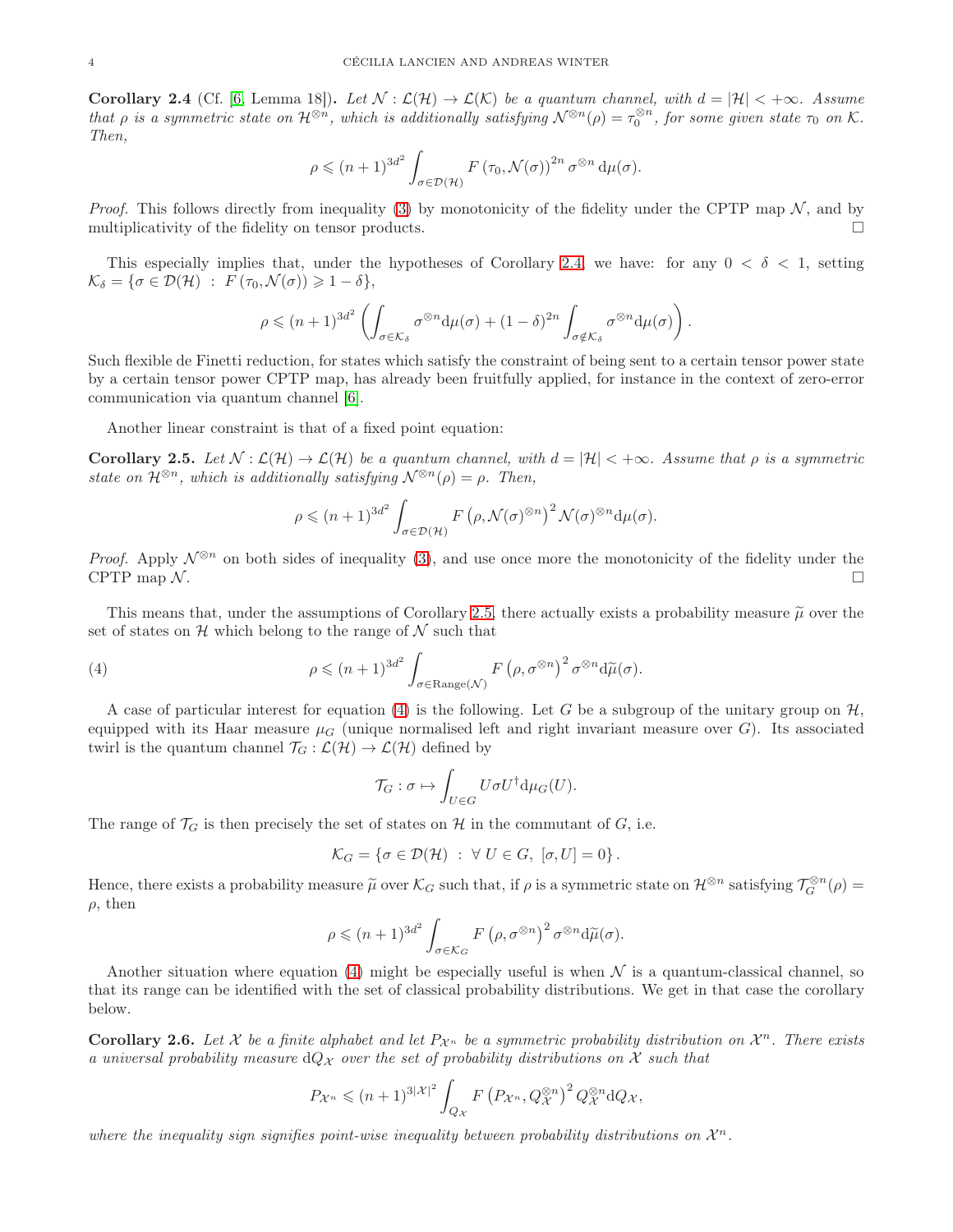*Proof.* This is a special case of Corollary [2.5.](#page-3-1) Indeed, we know that we can make the identification  $\mathcal{X} \equiv \{1, \ldots, d\}$ , where  $d = |\mathcal{X}|$ . So let H be a d-dimensional Hilbert space, and denote by  $\{1\}, \ldots, |d\rangle\}$  an orthonormal basis of H. We can then define the "classical" state  $\rho$  on  $\mathcal{H}^{\otimes n}$  by

$$
\rho = \sum_{1 \leq x_1, \dots, x_n \leq d} P(x_1, \dots, x_n) | x_1 \otimes \dots \otimes x_n \rangle \langle x_1 \otimes \dots \otimes x_n |,
$$

and the quantum-classical channel  $\mathcal{N} : \mathcal{L}(\mathcal{H}) \to \mathcal{L}(\mathcal{H})$  by

$$
\mathcal{N}: \sigma \mapsto \sum_{1 \leqslant x \leqslant d} Q_{\sigma}(x)|x\rangle\langle x| = \sum_{1 \leqslant x \leqslant d} |x\rangle\langle x|\sigma|x\rangle\langle x|.
$$

By assumption on P,  $\rho$  is a symmetric state on  $\mathcal{H}^{\otimes n}$ , which is additionally, by construction, a fixed point of  $\mathcal{N}^{\otimes n}$ . Hence, by Corollary [2.5,](#page-3-1)

$$
\rho \leqslant (n+1)^{3d^2} \int_{\sigma \in \mathcal{D}(\mathcal{H})} F\left(\rho, \mathcal{N}(\sigma)^{\otimes n}\right)^2 \mathcal{N}(\sigma)^{\otimes n} d\mu(\sigma).
$$

By the way  $\rho$  and  $\mathcal N$  have been designed, this actually translates into the point-wise inequality

$$
\forall 1 \leq x_1, \ldots, x_n \leq d, \ P(x_1, \ldots, x_n) \leq (n+1)^{3d^2} \int_{\sigma \in \mathcal{D}(\mathcal{H})} F\left(P, Q_{\sigma}^{\otimes n}\right)^2 Q_{\sigma}(x_1) \cdots Q_{\sigma}(x_n) d\mu(Q_{\sigma}),
$$

which is exactly the announced result.  $\Box$ 

This flexible de Finetti reduction for probability distributions turns out to be especially useful when studying the parallel repetition of multi-player non-local games, as exemplified in [\[16\]](#page-18-2).

Remark 2.7. *Note that all these results generalize to non-normalized permutation invariant positive semidefinite operators on finite-dimensional spaces (or positive distributions on finite alphabets). One just has to extend the usual definition of the fidelity by setting*  $F(M, N) = ||\sqrt{M}\sqrt{N}||_1$  *for any positive semidefinite operators (or positive*) *distributions)* M, N*.*

2.3. On to convex constraints? We just saw that, in the case where the symmetric state  $\rho$  under consideration is additionally known to satisfy certain linear constraints, it is possible to upper bound it by a de Finetti operator where either no or exponentially small weight is given to tensor power states which do not satisfy this same constraint. But what about the case where the a priori information on  $\rho$  is that it belongs or not to a certain convex subset of states? This is the question we investigate in the sequel, focussing first in Sections [3](#page-4-0) and [4](#page-8-0) on the paradigmatic example of the set of separable states, and then describing in Section [5](#page-13-0) the general setting in which similar conclusions hold.

# 3. EXPONENTIAL DECAY AND CONCENTRATION OF  $h_{sep}$  via de Finetti reduction approach

<span id="page-4-0"></span>As we just mentioned, we will now be interested for a while in the case where the underlying Hilbert space is a tensor product Hilbert space  $\mathcal{H} = A \otimes B$ , and the kind of symmetric states on  $\mathcal{H}^{\otimes n}$  that we will look at are those which additionally satisfy the (convex but non-linear) constraint of being separable across the bipartite cut  $A^{\otimes n}:B^{\otimes n}$ . For such a state  $\rho$ , one can of course still write down a de Finetti reduction of the form

$$
\rho \leqslant (n+1)^{3|{\cal A}|^2|{\cal B}|^2} \int_{\sigma \in {\cal D}({\cal A} \otimes {\cal B})} F\left(\rho, \sigma^{\otimes n}\right)^2 \sigma^{\otimes n} \, {\rm d} \mu(\sigma).
$$

And what we would like to understand is whether it is possible to argue that only the states  $\sigma^{\otimes n}$  which are such that  $\sigma$  is separable across the bipartite cut A:B are given a non exponentially small weight in this integral representation. As we shall see, this question is especially relevant when analysing the multiplicative behaviour of the support function of the set of biseparable states.

So let us specify a bit what we have in mind. Given a positive operator M on  $A \otimes B$ , its maximum overlap with states which are separable across the bipartite cut A:B, which we denote by  $\mathcal{S}(A:B)$ , is defined as

<span id="page-4-1"></span>
$$
h_{sep}(M) = \sup_{\sigma \in \mathcal{S}(\mathbf{A}:\mathbf{B})} \text{Tr}(M\sigma).
$$

Here, we are interested in understanding how this quantity behaves under tensoring. Concretely, this means that we want to know, for any  $n \in \mathbb{N}$ , how  $h_{sep}(M^{\otimes n})$  relates to  $h_{sep}(M)$  (where the former quantity is defined as the maximum overlap of  $M^{\otimes n}$  with states which are separable across the bipartite cut  $A^{\otimes n}:B^{\otimes n}$ . Because  $h_{sep}$  is linear homogeneous in its argument, we can always rescale M by a positive constant such that  $0 \leq M \leq 1$ , meaning that M can be interpreted as a POVM element of the binary test with operators  $(M, 1 - M)$ . We shall make this assumption throughout from now on. Then, it is easy to see that, for any  $n \in \mathbb{N}$ , we have the inequalities

(5) 
$$
h_{sep}(M)^n \leqslant h_{sep}(M^{\otimes n}) \leqslant h_{sep}(M) \leqslant 1.
$$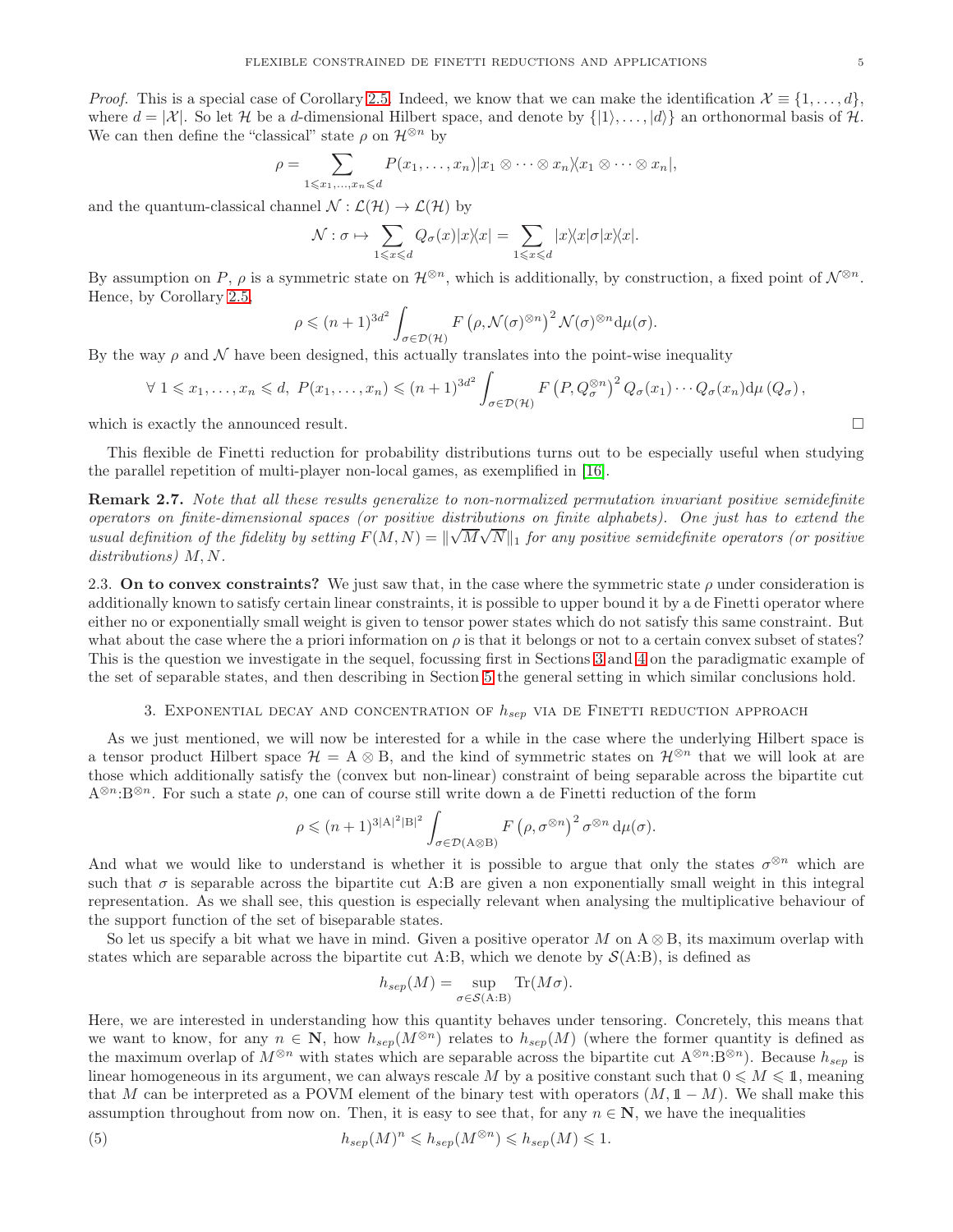But in the case where  $h_{sep}(M) < 1$ , the gap between the lower and upper bounds in equation [\(5\)](#page-4-1) grows exponentially with  $n$ , making these inequalities very little informative.

This problem is interesting in itself, but also because it connects to plethora of others, some of them even outside the purely quantum information range of applications. The reader is referred to [\[9\]](#page-18-7) for a full list of problems which are exactly or approximately equivalent to estimating  $h_{sep}$ . Two notable applications of  $h_{sep}$  arise in quantum computing and in quantum Shannon theory: The first is to QMA(2), the class of quantum Merlin-Arthur interactive proof systems with two unentangled provers. The setting is that a verifier requires states  $\alpha$  and  $\beta$  from separate provers which are assumed to be computationally unlimited, and then performs a binary test with POVM  $(M, 1-M)$  on the separable state  $\alpha \otimes \beta$ . The maximum probability of passing the test that the provers can achieve, evidently equals precisely  $h_{sep}(M)$ . For complexity theoretic considerations (in particular the so-called soundness gap amplification) it is important to understand how well many instances of the same test, performed in parallel, can be passed – either all n, leading to  $h_{sep}(M^{\otimes n})$ , or t out of n, where  $t > nh_{sep}(M)$ . The second application appears in the problem of minimum output entropies of quantum channels, and their asymptotic behaviour. Namely, a quantum channel  $\mathcal{N} : \mathcal{L}(A) \to \mathcal{L}(B)$  can be represented in Stinespring form  $\mathcal{N}(\rho) = \text{Tr}_{E}(V\rho V^{\dagger})$ , with an isometry  $V : A \hookrightarrow B \otimes E$ . Its minimum output Rényi p-entropy is given by

$$
\widehat{S}_p(\mathcal{N}) = \min_{\rho \in \mathcal{D}(\mathcal{B})} S_p(\mathcal{N}(\rho)), \text{ where } \forall \sigma \in \mathcal{D}(\mathcal{A}), \ S_p(\sigma) = \frac{1}{1-p} \log \operatorname{Tr} \sigma^p.
$$

For  $p = 1$ , taking the limit, we recover the von Neumann entropy, while for  $p = \infty$ ,  $S_{\infty}(\sigma) = -\log ||\sigma||_{\infty}$ . From this, it is not hard to see that, with  $M = V V^{\dagger}$  the projector onto the range of V, i.e. the subspace  $V(A) \subset B \otimes E$ , we have  $\widehat{S}_{\infty}(\mathcal{N}) = -\log h_{sen}(M)$ . In quantum Shannon theory, the asymptotic behaviour of  $\widehat{S}_{n}(\mathcal{N}^{\otimes n})$  is of great interest.

3.1. Some general facts about "filtered by measurements" distance measures. We need to introduce first a few definitions and properties regarding "filtered by measurements" distance measures.

Let H be a Hilbert space and let M be a set of POVMs on H. For any states  $\rho$ ,  $\sigma$  on H, we define their measured by M trace-norm distance as

$$
D_{\mathbf{M}}(\rho, \sigma) = \sup_{\mathcal{M} \in \mathbf{M}} \frac{1}{2} \left\| \mathcal{M}(\rho) - \mathcal{M}(\sigma) \right\|_{1},
$$

and their measured by M fidelity distance as

$$
F_{\mathbf{M}}(\rho, \sigma) = \inf_{\mathcal{M} \in \mathbf{M}} F(\mathcal{M}(\rho), \mathcal{M}(\sigma)).
$$

We have the well-known relations between these two distances (see e.g. [\[18\]](#page-18-8), Chapter 9)

(6) 
$$
1 - F_{\mathbf{M}} \leqslant D_{\mathbf{M}} \leqslant \left(1 - F_{\mathbf{M}}^2\right)^{1/2}
$$

We further define, for any set of states K on H, the measured by M trace-norm distance of  $\rho$  to K as

<span id="page-5-1"></span>
$$
D_{\mathbf{M}}(\rho, \mathcal{K}) = \inf_{\sigma \in \mathcal{K}} D_{\mathbf{M}}(\rho, \sigma),
$$

.

.

and the measured by M fidelity distance of  $\rho$  to K as

$$
F_{\mathbf{M}}(\rho, \mathcal{K}) = \sup_{\sigma \in \mathcal{K}} F_{\mathbf{M}}(\rho, \sigma).
$$

In the sequel, we shall consider the case where  $\mathcal{H} = A \otimes B$  is a tensor product Hilbert space, with  $|A|, |B| < +\infty$ . In this setting, we denote by S the set of separable states and by **SEP** the set of separable POVMs on  $\mathcal{H}$  (in the bipartite cut A:B).

<span id="page-5-0"></span>**Lemma 3.1.** *Let*  $A_1, B_1, A_2, B_2$  *be Hilbert spaces, and let*  $\rho_1$  *be a state on*  $A_1 \otimes B_1$ *,*  $\rho_2$  *be a state on*  $A_2 \otimes B_2$ *. Then,* 

$$
F(\rho_1 \otimes \rho_2, \mathcal{S}(A_1 A_2:B_1 B_2)) \leq F_{\text{SEP}}(\rho_1, \mathcal{S}(A_1:B_1)) F(\rho_2, \mathcal{S}(A_2:B_2))
$$

*Proof.* The proof is directly inspired from [\[19\]](#page-18-9), adapted here to the case of fidelities rather than relative entropies. Let  $\mathcal{M}_1 \equiv (M_1^{(i)})_{i \in I} \in \mathbf{SEP}(A_1:B_1)$ . Then, by monotonicity of the fidelity under the CPTP map  $\mathcal{M}_1 \otimes \mathcal{I}_2$ , we

have

$$
\sup_{\sigma_{12}\in\mathcal{S}(\mathbf{A}_1\mathbf{A}_2:\mathbf{B}_1\mathbf{B}_2)}F(\rho_1\otimes\rho_2,\sigma_{12})\leq \sup_{\sigma_{12}\in\mathcal{S}(\mathbf{A}_1\mathbf{A}_2:\mathbf{B}_1\mathbf{B}_2)}F(\mathcal{M}_1\otimes\mathcal{I}_2(\rho_1\otimes\rho_2),\mathcal{M}_1\otimes\mathcal{I}_2(\sigma_{12}))
$$
  
= $F(\mathcal{M}_1\otimes\mathcal{I}_2(\rho_1\otimes\rho_2),\mathcal{M}_1\otimes\mathcal{I}_2(\tilde{\sigma}_{12}))$ ,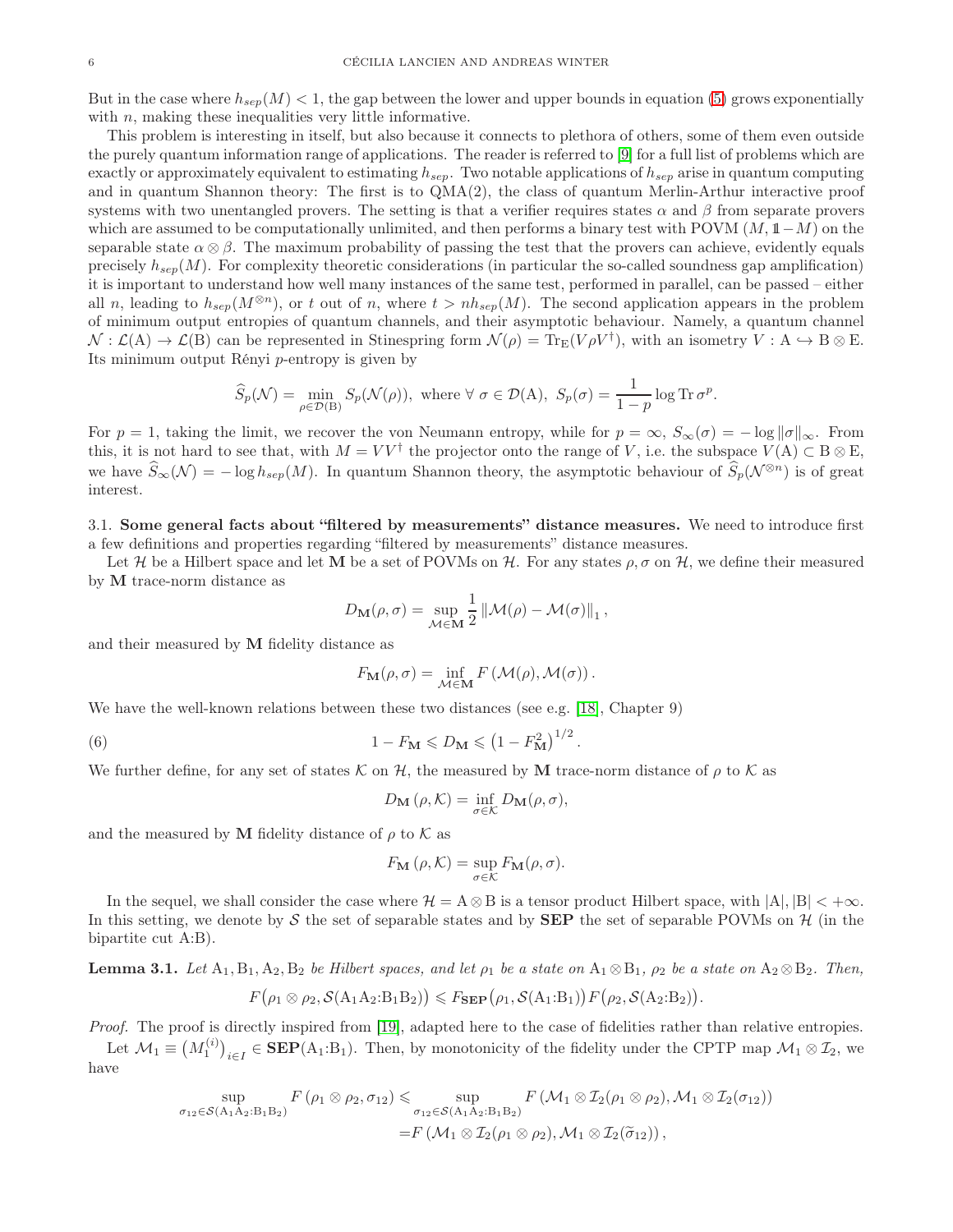for some  $\widetilde{\sigma}_{12} \in \mathcal{S}(A_1A_2:B_1B_2)$ . And,

$$
F(M_1 \otimes \mathcal{I}_2(\rho_1 \otimes \rho_2), \mathcal{M}_1 \otimes \mathcal{I}_2(\widetilde{\sigma}_{12})) = \sum_{i \in I} \sqrt{\text{Tr}\left(M_1^{(i)}\rho_1\right)} \sqrt{\text{Tr}\left(M_1^{(i)}\widetilde{\sigma}_1\right)} F\left(\rho_2, \widetilde{\sigma}_2^{(i)}\right),
$$

where  $\widetilde{\sigma}_1 = \text{Tr}_{A_2B_2}(\widetilde{\sigma}_{12}) \in \mathcal{S}(A_1:B_1)$  and for all  $i \in I$ ,  $\widetilde{\sigma}_2^{(i)} = \text{Tr}_{A_1B_1}(M_1^{(i)} \otimes \mathbb{1}_2 \widetilde{\sigma}_{12}) / \text{Tr}_{A_1B_1}(M_1^{(i)} \widetilde{\sigma}_1) \in \mathcal{S}(A_2:B_2)$ . Hence, for all  $i \in I$ ,  $F(\rho_2, \tilde{\sigma}_2^{(i)}) \leq \sup_{\sigma_2 \in \mathcal{S}(A_2:B_2)} F(\rho_2, \sigma_2)$ , and subsequently

$$
\begin{split} \sum_{i \in I} \sqrt{\text{Tr}\left(M_1^{(i)} \rho_1\right)} \sqrt{\text{Tr}\left(M_1^{(i)} \tilde{\sigma}_1\right)} F\left(\rho_2, \tilde{\sigma}_2^{(i)}\right) &\leqslant \left(\sup_{\sigma_2 \in \mathcal{S}_{\text{A}_2:\text{B}_2}} F\left(\rho_2, \sigma_2\right)\right) F\left(\mathcal{M}_1(\rho_1), \mathcal{M}_1(\tilde{\sigma}_1)\right) \\ &\leqslant \left(\sup_{\sigma_2 \in \mathcal{S}(\text{A}_2:\text{B}_2)} F\left(\rho_2, \sigma_2\right)\right) \left(\sup_{\sigma_1 \in \mathcal{S}(\text{A}_1:\text{B}_1)} F\left(\mathcal{M}_1(\rho_1), \mathcal{M}_1(\sigma_1)\right)\right). \end{split}
$$

We thus have shown that, for any  $\mathcal{M}_1 \in \mathbf{SEP}(A_1:B_1)$ ,

$$
F(\rho_1 \otimes \rho_2, \mathcal{S}(A_1 A_2:B_1 B_2)) \leq \left(\sup_{\sigma_1 \in \mathcal{S}(A_1:B_1)} F(\mathcal{M}_1(\rho_1), \mathcal{M}_1(\sigma_1))\right) F(\rho_2, \mathcal{S}(A_2:B_2)).
$$

Taking the infimum over  $\mathcal{M}_1 \in \text{SEP}(A_1:B_1)$ , we get precisely the statement in Lemma [3.1.](#page-5-0)

<span id="page-6-0"></span>**Theorem 3.2.** Let  $A, B$  be Hilbert spaces, and let  $\rho$  be a state on  $A \otimes B$ . Then, for any  $n \in \mathbb{N}$ ,

 $F(\rho^{\otimes n}, \mathcal{S}(A^n:B^n)) \leq F_{\text{SEP}}(\rho, \mathcal{S}(A:B))^n.$ 

*Proof.* Theorem [3.2](#page-6-0) is a direct corollary of Lemma [3.1,](#page-5-0) obtained by iterating the latter.

3.2. Weak multiplicativity of  $h_{sep}$ . With these facts prepared, we can now derive our main theorem.

<span id="page-6-1"></span>**Theorem 3.3.** Let M be an operator on the tensor product Hilbert space  $A \otimes B$ , satisfying  $0 \leq M \leq 1$ , and set  $r = ||M||_2$ *. If*  $h_{sep}(M) \leq 1 - \delta$ *, for some*  $0 < \delta < 1$ *, then for any*  $n \in \mathbb{N}$ *,* 

$$
h_{sep}(M^{\otimes n}) \leqslant \left(1 - \frac{\delta^2}{5r^2}\right)^n.
$$

*Proof.* Let  $\rho \in \mathcal{S}(A^n:B^n)$ . Our goal will be first of all to show that  $\text{Tr}(M^{\otimes n}\rho) \leqslant 2(n+1)^{3|A|^2|B|^2} (1-\delta^2/2r^2)^n$ . Now, observe that

$$
\operatorname{Tr}\left(M^{\otimes n}\rho\right) = \operatorname{Tr}\left(\left(\frac{1}{n!}\sum_{\pi\in\mathcal{S}_n}U_{\pi}M^{\otimes n}U_{\pi}^{\dagger}\right)\rho\right) = \operatorname{Tr}\left(M^{\otimes n}\left(\frac{1}{n!}\sum_{\pi\in\mathcal{S}_n}U_{\pi}^{\dagger}\rho U_{\pi}\right)\right),
$$

the first equality being by n-symmetry of  $M^{\otimes n}$  and the second one by cyclicity of the trace. Hence, for our purposes, we may actually assume without loss of generality that  $\rho \in \mathcal{S}(A^n:B^n)$  is *n*-symmetric.

Yet, if  $\rho$  is an n-symmetric state on  $(A \otimes B)^{\otimes n}$ , we know by Theorem [2.3](#page-2-2) that there exists a probability measure  $\mu$  on the set of states on A ⊗ B such that

$$
\rho \leqslant (n+1)^{3|A|^2|B|^2} \int_{\sigma \in \mathcal{D}(\mathbf{A} \otimes \mathbf{B})} F(\rho, \sigma^{\otimes n})^2 \sigma^{\otimes n} d\mu(\sigma).
$$

So, by multiplicativity of the trace on tensor products, we get in that case

$$
\text{Tr}\left(M^{\otimes n}\rho\right) \leqslant (n+1)^{3|A|^2|B|^2} \int_{\sigma \in \mathcal{D}(A\otimes B)} F\left(\rho, \sigma^{\otimes n}\right)^2 \text{Tr}\left(M\sigma\right)^n \, \mathrm{d}\mu(\sigma).
$$

Consequently, for any  $0 < \epsilon < 1$ , setting  $\mathcal{K}_{\epsilon} = \{ \sigma \in \mathcal{D}(\mathbf{A} \otimes \mathbf{B}) : ||\sigma - \mathcal{S}(\mathbf{A} \otimes \mathbf{B})||_2 \leq \epsilon/r \}$ , we have, upper bounding either  $F(\rho, \sigma^{\otimes n})$  or Tr $(M\sigma)$  by 1,

$$
\mathrm{Tr}\left(M^{\otimes n}\rho\right) \leqslant (n+1)^{3|{\mathcal A}|^2|{\mathcal B}|^2}\left(\int_{\sigma\in\mathcal K_\epsilon}\mathrm{Tr}\left(M\sigma\right)^n\mathrm{d}\mu(\sigma)+\int_{\sigma\notin\mathcal K_\epsilon}F\left(\rho,\sigma^{\otimes n}\right)^2\mathrm{d}\mu(\sigma)\right).
$$

Now, if  $\sigma \in \mathcal{K}_{\epsilon}$ , this means that there exists  $\tau \in \mathcal{S}(A:B)$  such that  $\|\sigma - \tau\|_2 \leq \epsilon/r$ , so that

$$
\text{Tr}(M\sigma)=\text{Tr}(M\tau)+\text{Tr}(M(\sigma-\tau))\leqslant\text{Tr}(M\tau)+\|M\|_2\|\sigma-\tau\|_2\leqslant 1-\delta+\epsilon.
$$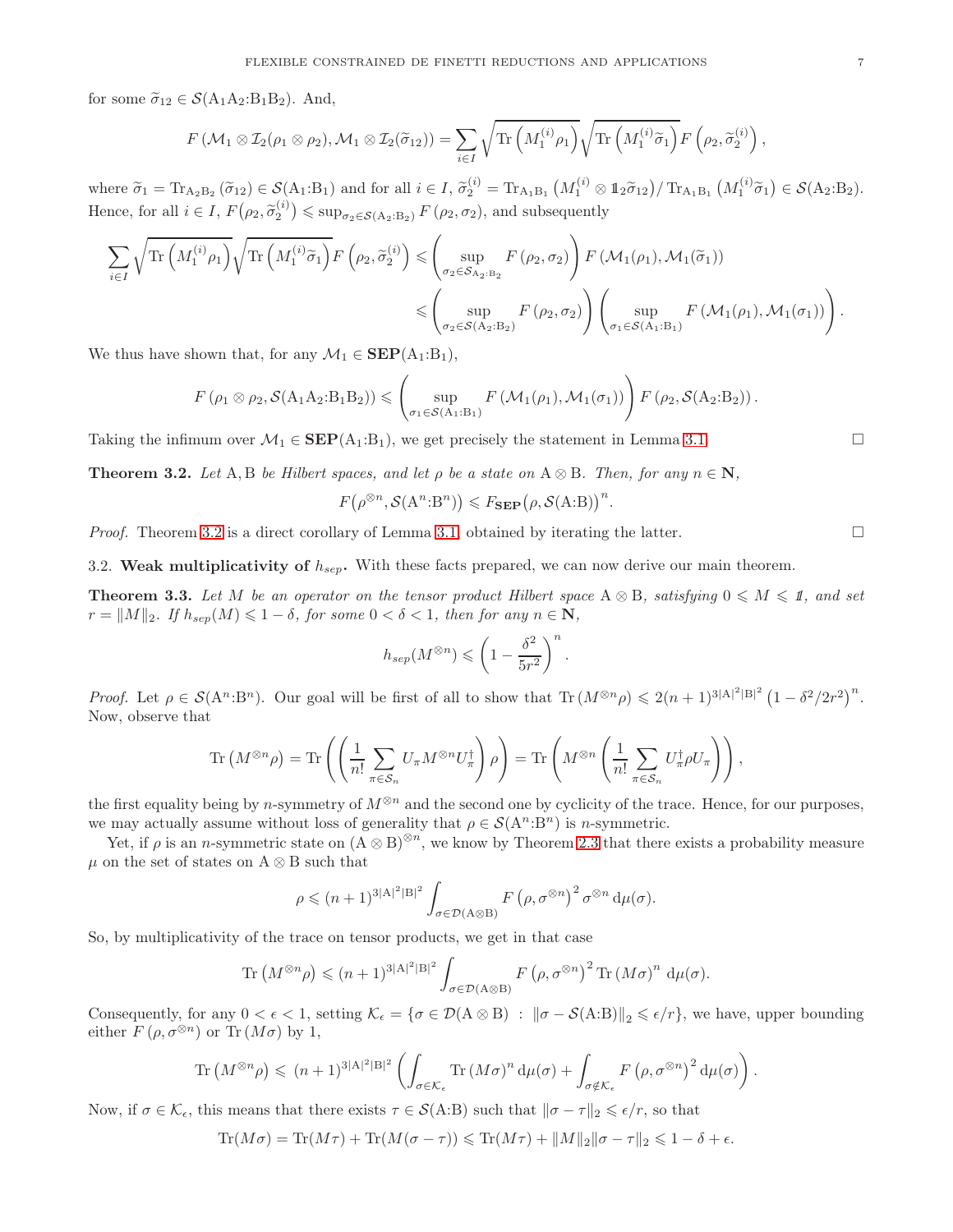The next to last inequality is simply by the Cauchy–Schwarz inequality, while the last one is by assumption on  $M$ ,  $τ, σ. And if σ ∉ K<sub>ε</sub>, then$ 

<span id="page-7-0"></span>
$$
F\left(\rho, \sigma^{\otimes n}\right) \leqslant F\left(\sigma^{\otimes n}, \mathcal{S}(A^n:B^n)\right) \leqslant F_{\textbf{SEP}}\left(\sigma, \mathcal{S}(A:B)\right)^n \leqslant \left(1 - \frac{\epsilon^2}{4r^2}\right)^{n/2}.
$$

The first inequality is because  $\rho \in \mathcal{S}(A^n:B^n)$ , the second one is by Theorem [3.2,](#page-6-0) and the third one is obtained by combining equation [\(6\)](#page-5-1) with the known lower bound  $\|\sigma - \mathcal{S}(A:B)\|_{\textbf{SEP}} \geq \|\sigma - \mathcal{S}(A:B)\|_2$  (see e.g. [\[15\]](#page-18-10)).

Putting everything together, we obtain in the end that for any  $0 < \epsilon < 1$ ,

(7) 
$$
\operatorname{Tr}\left(M^{\otimes n}\rho\right) \leqslant (n+1)^{3|A|^2|B|^2} \left((1-\delta+\epsilon)^n + \left(1-\frac{\epsilon^2}{4r^2}\right)^n\right).
$$

In particular, choosing  $\epsilon = 2r^2((1+\delta/r^2)^{1/2}-1)$  in equation [\(7\)](#page-7-0), so that  $\epsilon^2/4r^2 = \delta - \epsilon \geq \delta^2/5r^2$ , we get Tr  $(M^{\otimes n}\rho) \leqslant 2(n+1)^{3|A|^2|B|^2} (1-\delta^2/5r^2)^n$ . And consequently

(8) 
$$
h_{sep}(M^{\otimes n}) \leq 2(n+1)^{3|A|^2|B|^2} \left(1 - \frac{\delta^2}{5r^2}\right)^n.
$$

In order to conclude, we just need to remove the polynomial pre-factor in equation [\(8\)](#page-7-1). Assume that there exists a constant  $C > 0$  such that  $h_{sep}(M^{\otimes N}) \geqslant C(1 - \delta^2/5r^2)^N$  for some  $N \in \mathbb{N}$ . Then, we would have for any  $n \in \mathbb{N}$ ,

<span id="page-7-1"></span>
$$
h_{sep} \left( M^{\otimes Nn} \right) \geqslant h_{sep} (M^{\otimes N})^n \geqslant C^n \left( 1 - \frac{\delta^2}{5r^2} \right)^{Nn}.
$$

On the other hand, equation [\(8\)](#page-7-1) says that we also have

$$
h_{sep} (M^{\otimes Nn}) \leq 2(Nn+1)^{3|A|^2|B|^2} \left(1 - \frac{\delta^2}{5r^2}\right)^{Nn}.
$$

Letting n grow, we see that the only option to make these two inequalities compatible is to have  $C \leq 1$ , which is precisely what we wanted to show.  $\Box$ 

The conclusion of Theorem [3.3](#page-6-1) had already been obtained via completely different techniques than the one presented here (and even with slightly better constants). However, the good thing about the de Finetti reduction approach is that it gives, almost for free, not only this exponential decay result for the behaviour of  $h_{sep}$  under tensoring, but also some kind of concentration statement. To be precise, assume that M is an operator on  $A \otimes B$ , satisfying  $0 \leq M \leq 1$  and  $h_{sep}(M) \leq 1 - \delta$  for some  $0 < \delta < 1$ . Then, M can be identified with a binary test that a separable state is guaranteed to pass only with probability  $h_{sep}(M) \leq 1 - \delta$ , while there exists some (entangled) state that would pass it with probability  $h_{all}(M) = ||M||_{\infty}$ , which may be 1. Hence, a natural question would be: performing this test n times in parallel, what is the probability that a separable state passes a certain fraction  $t/n$ of them? Such maximum probability is nothing else than  $h_{sep}(M^{(t/n)})$ , where the operator  $M^{(t/n)}$  on  $(A \otimes B)^{\otimes n}$ is defined as

$$
M^{(t/n)} = \sum_{I \subset [n], \, |I| \geqslant t} M^{\otimes I} \otimes 1^{\otimes I^c}.
$$

Obviously, if  $t < (1 - \delta)n$  then the answer is asymptotically 1, whereas for  $t = n$  the answer is  $h_{sep}(M^{\otimes n})$ , which decays exponentially fast with  $n$  as established in Theorem [3.3.](#page-6-1) But is such exponential amplification of the failing probability already true for t just slightly above  $(1 - \delta)n$ ? Theorem [3.4](#page-7-2) answers this question affirmatively.

<span id="page-7-2"></span>**Theorem 3.4.** Let M be an operator on the tensor product Hilbert space  $A \otimes B$ , satisfying  $0 \leq M \leq 1$ , and set  $r = ||M||_2$ *. If*  $h_{sen}(M) \leq 1 - \delta$  *for some*  $0 < \delta < 1$ *, then for any*  $n, t \in \mathbb{N}$  *with*  $t \geq (1 - \delta + \alpha)n$  *for some*  $0 < \alpha \leq \delta$ *, we have*

$$
h_{sep}\left(M^{(t/n)}\right)\leqslant \exp\left(-n\frac{\alpha^2}{5r^2}\right)
$$

.

*Proof.* Following the exact same lines as in the proof of Theorem [3.3,](#page-6-1) we now have in place of equation [\(7\)](#page-7-0)

<span id="page-7-3"></span>(9) 
$$
h_{sep}\left(M^{(t/n)}\right) \leqslant (n+1)^{3|A|^2|B|^2}\left(\exp\left[-2n(\alpha-\epsilon)^2\right]+\exp\left[-n\frac{\epsilon^2}{4r^2}\right]\right).
$$

This is indeed a consequence of Hoeffding's inequality (and of the fact that  $e^{-x} \geq 1 - x$  for any  $x > 0$ ). So in particular, choosing  $\epsilon = \alpha \left(1 - (\sqrt{2} - 1)/(8r^2 - 1)\right)$  in equation [\(9\)](#page-7-3), so that  $\epsilon^2/4r^2 = 2(\alpha - \epsilon)^2 \ge \alpha^2/5r^2$ , and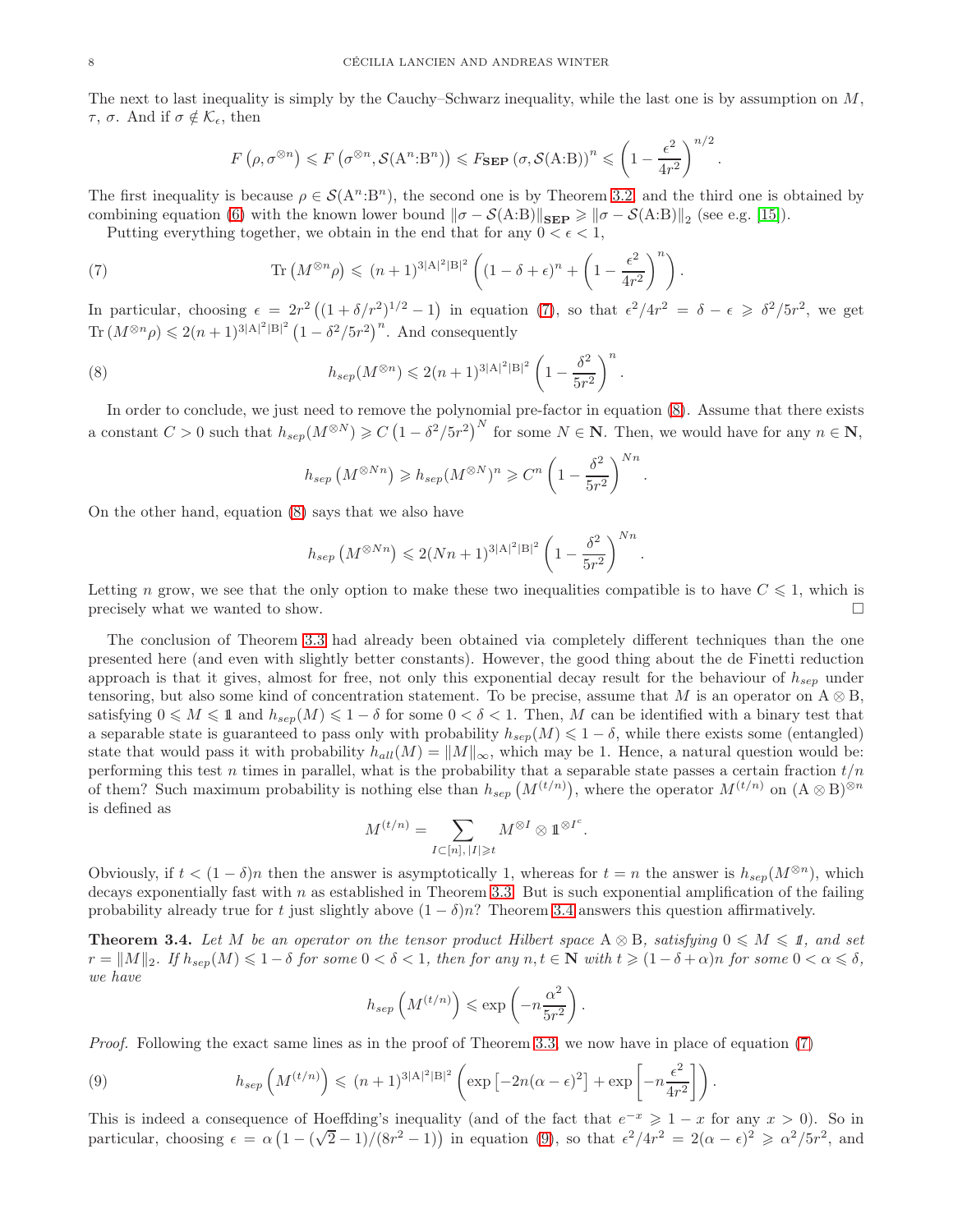removing the polynomial pre-factor by the same trick as in the proof of Theorem [3.3,](#page-6-1) we get as announced

$$
h_{sep} \left( M^{(t/n)} \right) \leqslant \exp \left( -n \frac{\alpha^2}{5r^2} \right).
$$

## 4. EXPONENTIAL DECAY AND CONCENTRATION OF  $h_{sep}$  via entanglement measure approach

<span id="page-8-0"></span>4.1. Quantifying the disturbance induced by measurements. Let us state first a few technical lemmas that we will need later on to establish our main result. In what follows, we will use a few standard definitions from quantum Shannon theory, which we recall here: The entropy of a state  $\rho$  is defined as  $S(\rho) = -\text{Tr}(\rho \log \rho)$ . From there, one can define the mutual information of a bipartite state  $\rho_{AB}$  and the conditional mutual information of a tripartite state  $\rho_{ABC}$  as, respectively,

$$
I(A:B)_{\rho} = S(\rho_{A}) + S(\rho_{B}) - S(\rho_{AB}),
$$
  
\n
$$
I(A:B|C)_{\rho} = S(\rho_{AC}) + S(\rho_{BC}) - S(\rho_{C}) - S(\rho_{ABC}).
$$

Finally, the relative entropy between states  $\rho$  and  $\sigma$  is defined as  $D(\rho||\sigma) = \text{Tr}(\rho(\log \rho - \log \sigma))$ .

<span id="page-8-1"></span>**Lemma 4.1.** Let  $\rho$  be a state on  $U \otimes V$  and let T be an operator on U, satisfying  $0 \leq T \leq \mathbf{1}$ . Next, de*fine*  $p = Tr_{UV}[(T_U \otimes \mathbb{1}_V) \rho_{UV}]$  *as the probability of obtaining the first outcome when the two-outcome POVM*  $(T_U \otimes \mathbb{1}_V, (\mathbb{1}_U - T_U) \otimes \mathbb{1}_V)$  *is performed on*  $\rho_{UV}$ *, and*  $\tau_V = Tr_U [(T_U \otimes \mathbb{1}_V) \rho_{UV}] / p$  *as the corresponding postmeasurement state on* V*. Also, denote by*  $\rho_V = \text{Tr}_{\text{U}}[\rho_{\text{UV}}]$  *the reduced state of*  $\rho_{\text{UV}}$  *on* V*. Then,* 

$$
D(\tau_{\rm V}||\rho_{\rm V}) \leqslant -\log p.
$$

*Proof.* Note that  $\rho_V = p\tau_V + (1 - p)\sigma_V$ , where  $\sigma_V = \text{Tr}_{U} \left[ \left( (\mathbb{1}_U - T_U) \otimes \mathbb{1}_V \right) \rho_{UV} \right] / (1 - p)$ . We therefore have the operator inequality  $p\tau_V \leq \rho_V$ . And hence,

$$
D(\tau_{\rm V}||\rho_{\rm V}) = {\rm Tr} [\tau_{\rm V} (\log \tau_{\rm V} - \log \rho_{\rm V})] \le {\rm Tr} [\tau_{\rm V} (\log \tau_{\rm V} - \log (p\tau_{\rm V}))] = -\log p,
$$

the next to last inequality being because log is an operator monotone function.

Let us recall the definition of the squashed entanglement  $E_{sq}$ , introduced in [\[4\]](#page-18-11):

$$
E_{sq}(\rho_{AB}) = \inf \left\{ \frac{1}{2} I(A : B|E)_{\rho} : \text{Tr}_{E}(\rho_{ABE}) = \rho_{AB} \right\}.
$$

<span id="page-8-2"></span>**Lemma 4.2.** Let  $M_{AB}$  be an operator on the tensor product Hilbert space  $A \otimes B$ , satisfying  $0 \leq M_{AB} \leq 1$ , and let  $\alpha_{A^n}, \beta_{B^n}$  *be states on*  $A^{\otimes n}, B^{\otimes n}$  *respectively. Next, fix*  $1 \leq k \leq n-1$ *, and define* 

$$
p_k = \mathrm{Tr}_{A^n B^n} \left[ \left( M_{AB}^{\otimes k} \otimes \mathbf{1}_{AB}^{\otimes n-k} \right) \alpha_{A^n} \otimes \beta_{B^n} \right] \text{ and } \tau(k)_{A^{n-k} B^{n-k}} = \frac{1}{p_k} \mathrm{Tr}_{A^k B^k} \left[ \left( M_{AB}^{\otimes k} \otimes \mathbf{1}_{AB}^{\otimes n-k} \right) \alpha_{A^n} \otimes \beta_{B^n} \right].
$$

*Then,*

$$
\sum_{j=k+1}^{n} E_{sq} \left( \tau(k)_{A_j B_j} \right) \leqslant \frac{1}{2} \log \frac{1}{p_k}.
$$

*Proof.* By Lemma [4.1,](#page-8-1) with  $U = A^{\otimes k} \otimes B^{\otimes k}$ ,  $V = A^{\otimes n-k} \otimes B^{\otimes n-k}$ ,  $T_U = M_{AB}^{\otimes k}$  and  $\rho_{UV} = \alpha_{A^n} \otimes \beta_{B^n}$ , we have

$$
D\left(\tau(k)_{\mathbf{A}^{n-k}\mathbf{B}^{n-k}}\middle\|\alpha_{\mathbf{A}^{n-k}}\otimes\beta_{\mathbf{B}^{n-k}}\right)\leqslant\log\frac{1}{p_k}.
$$

Now, observe that

$$
D\left(\tau(k)_{A^{n-k}B^{n-k}}\middle\| \alpha_{A^{n-k}} \otimes \beta_{B^{n-k}}\right) \ge D\left(\tau(k)_{A^{n-k}B^{n-k}}\middle\| \tau(k)_{A^{n-k}} \otimes \tau(k)_{B^{n-k}}\right)
$$
  
\n
$$
= I\left(A_{k+1} \dots A_n : B_{k+1} \dots B_n\right)_{\tau(k)}
$$
  
\n
$$
= \sum_{j=k+1}^n I\left(A_j : B_{k+1} \dots B_n | A_{k+1} \dots A_{j-1}\right)_{\tau(k)}
$$
  
\n
$$
\ge \sum_{j=k+1}^n I\left(A_j : B_j | A_{k+1} \dots A_{j-1}\right)_{\tau(k)}
$$
  
\n
$$
\ge \sum_{j=k+1}^n 2 E_{sq}\left(\tau(k)_{A_jB_j}\right).
$$

The first inequality is due to the fact that, given a bipartite state  $\tau_{UV}$  on U ⊗ V, for any states  $\rho_U$ ,  $\rho_V$  on U, V respectively,  $D(\tau_{UV}||\rho_U \otimes \rho_V) \geq D(\tau_{UV}||\tau_U \otimes \tau_V)$ . The third equality and the fourth inequality follow from the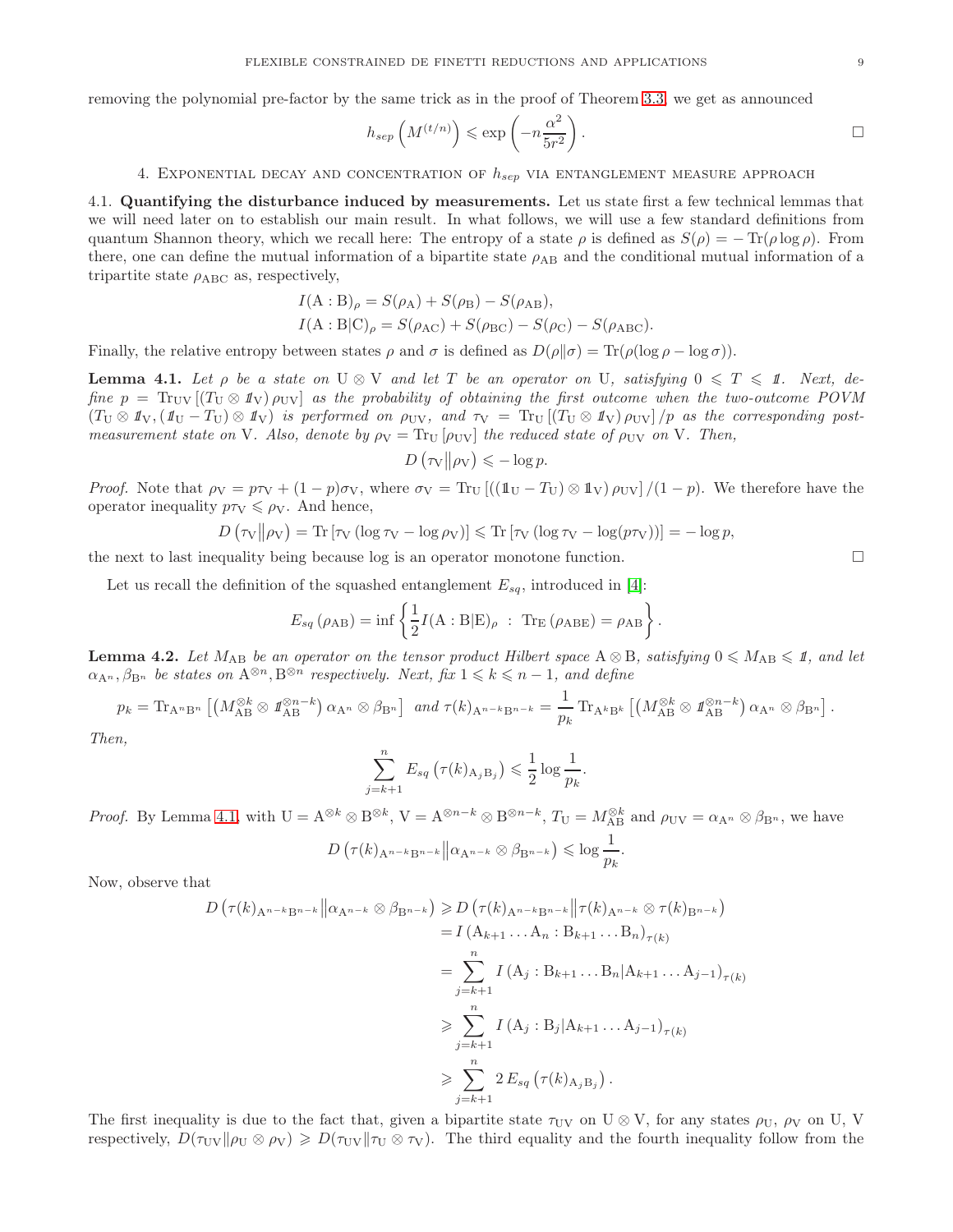chain rule and the monotonicity under discarding of subsystems, respectively, for the quantum mutual information. And the last inequality is by definition of the squashed entanglement.  $\Box$ 

<span id="page-9-3"></span>Remark 4.3. *Observe that under the assumptions of Lemma [4.2,](#page-8-2) we actually have the stronger conclusion*

$$
\sum_{j=k+1}^{n} E_I\left(\tau(k)_{A_j B_j}\right) \leqslant \frac{1}{2} \log \frac{1}{p_k},
$$

*where*  $E_I$  *is the* conditional entanglement of mutual information (CEMI) *introduced in* [\[13\]](#page-18-12)*:* 

$$
E_I(\rho_{AB}) = \inf \left\{ \frac{1}{2} \left[ I(AA' : BB')_{\rho} - I(A' : B')_{\rho} \right] : \operatorname{Tr}_{A'B'}(\rho_{AA'BB'}) = \rho_{AB} \right\}.
$$

*CEMI is always at least as large as squashed entanglement: for any state*  $\rho_{AB}$ ,  $E_I(\rho_{AB}) \geq E_{sq}(\rho_{AB})$ *. But the precise relation between these two entanglement measures is unknown. In* [\[13\]](#page-18-12) *it was furthermore shown that, like squashed entanglement, CEMI is additive, and more generally super-additive in the sense that*

$$
E_I(\rho_{A_1A_2:B_1B_2}) \geqslant E_I(\rho_{A_1:B_1}) + E_I(\rho_{A_2:B_2}).
$$

*However, unlike squashed entanglement, there is no simple proof of monogamy of CEMI, and it may well not hold in general.*

<span id="page-9-0"></span>**Lemma 4.4** (Cf. [\[12\]](#page-18-13), Lemma 8.6). Let  $0 < \nu < 1$  and  $c > 0$ . Let also  $n \in \mathbb{N}$  and assume that  $(p_k)_{1 \leq k \leq n}$  is a *sequence of numbers satisfying*  $1 > p_1 \geq \cdots \geq p_n > 0$  *and* 

<span id="page-9-1"></span>
$$
\forall 1 \leq k \leq n-1, \ p_{k+1} \leq p_k \left( \sqrt{\frac{c}{n-k} \log \frac{1}{p_k}} + \nu \right).
$$

*Then, for any*  $0 < \gamma < 1 - \nu$  *such that*  $p_1 \leq \nu + \gamma$ *, we have* 

$$
\forall 1 \leq k \leq n, \ p_k \leq (\nu + \gamma)^{\min(k, k_0)}, \ where \ k_0 = \frac{\gamma^2}{c \log[1/(\nu + \gamma)] + \gamma^2}(n + 1).
$$

*Proof.* To prove Lemma [4.4,](#page-9-0) we only have to show that

(10) 
$$
\forall 1 \leq k \leq k_0, p_k \leq (\nu + \gamma)^k.
$$

Indeed, the case  $k > k_0$  then directly follows from the assumption that the sequence  $(p_k)_{1 \leq k \leq n}$  is non-increasing, so that  $p_k \leqslant p_{k_0} \leqslant (\nu + \gamma)^{k_0}$ .

Let us establish [\(10\)](#page-9-1) by recursivity. The statement obviously holds for  $k = 1$  since  $p_1 \leq \nu + \gamma$  by hypothesis. So assume next that it holds for some  $k \leq k_0 - 1$ . If  $p_k \leqslant (\nu + \gamma)^{k+1}$ , then clearly  $p_{k+1} \leqslant p_k \leqslant (\nu + \gamma)^{k+1}$ . Otherwise, by the way  $p_{k+1}$  is related to  $p_k$ , we then have  $p_{k+1} \leqslant (\nu + \gamma)^k \left(\sqrt{c(k+1) \log[1/(\nu + \gamma)]/(n-k)} + \nu\right)$ , and the latter quantity is smaller than  $(\nu + \gamma)^{k+1}$  if  $(k+1)/(n-k) \leq \gamma^2/(c \log[1/(\nu + \gamma)])$ , which can be checked to be equivalent to  $k + 1 \leq k_0$ . Hence in both cases, the statement holds for  $k + 1$ .

<span id="page-9-2"></span>Corollary 4.5 (Cf. [\[12\]](#page-18-13), Lemma 8.6). Let  $(p_k)_{1\leq k\leq n}$  be a sequence of numbers satisfying the assumptions of Lemma *[4.4,](#page-9-0)* and the additional condition  $p_1 \leq 1 - (1 - \nu)/2$ . Then,

$$
p_n \leqslant \left(1 - \frac{(1 - \nu)^2}{8c}\right)^n.
$$

*Proof.* Corollary [4.5](#page-9-2) follows from applying Lemma [4.4](#page-9-0) in the particular case  $\gamma = (1 - \nu)/2$ . Indeed, we then have  $\nu + \gamma = 1 - (1 - \nu)/2 = (1 + \nu)/2$ , so that

$$
k_0 = \frac{(1-\nu)^2}{4c\log[2/(1+\nu)] + (1-\nu)^2}(n+1) \ge \frac{(1-\nu)^2}{4c\log[2^{1-\nu}] + 1}(n+1) \ge \frac{1-\nu}{4c}n,
$$

And consequently,

$$
p_n \leqslant \left(1 - \frac{1 - \nu}{2}\right)^{n(1 - \nu)/(4c)} \leqslant \left(1 - \frac{(1 - \nu)^2}{8c}\right)^n,
$$

which is exactly the announced upper bound for  $p_n$ .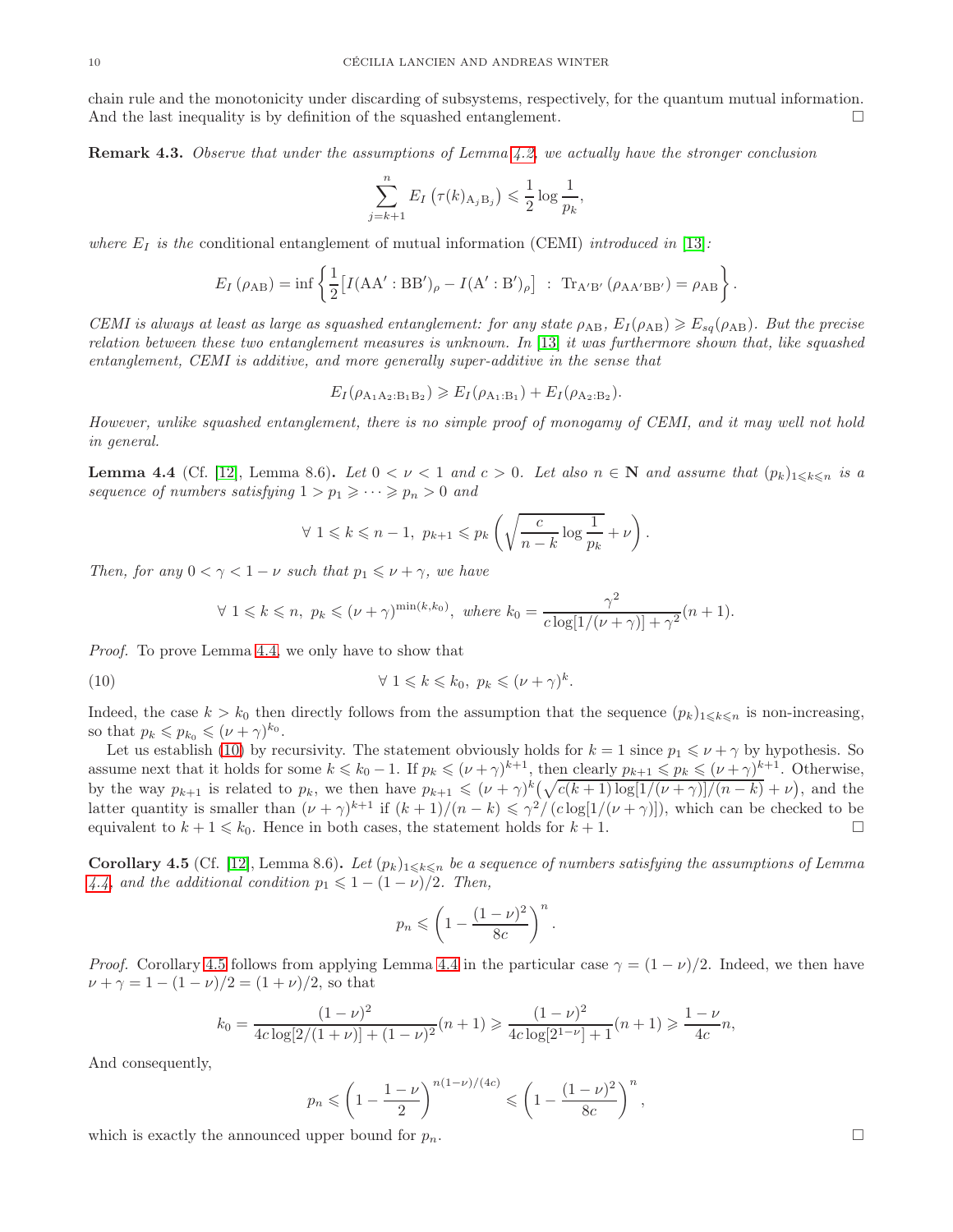4.2. Weak multiplicativity of  $h_{sep}$ . Our approach in this section, to prove the multiplicative behaviour of  $h_{sep}$ , is directly inspired from the seminal angle of attack to the parallel repetition problem for classical non-local games: our Theorem [4.6](#page-10-0) is an analogue of the exponential decay results by Raz [\[21\]](#page-18-14) and Holenstein [\[12\]](#page-18-13), while our Theorem [4.8](#page-12-0) is an analogue of the concentration bound result by Rao [\[20\]](#page-18-15). Indeed, here in the same spirit as theirs, we want to make precise the following intuition: if the initial state of a system on  $(A \otimes B)^{\otimes n}$  is product across the cut  $A^n:B^n$ , then performing a measurement  $(M, 1\! 1 - M)$  on a few subsystems  $A \otimes B$  only should not create too much correlations in the post-measurement state on the remaining subsystems.

Before we prove the main result of this section, we need to recall one last definition: For any  $q \in \mathbb{N}$ , a state  $\rho_{AB}$  on a bipartite Hilbert space  $A \otimes B$  is said to be q-extendible with respect to B if there exists a state  $\rho_{ABq}$  on  $A \otimes B^{\otimes q}$  that is invariant under any permutation of the B-subsystems and such that  $\rho_{AB} = \text{Tr}_{B^{q-1}} \rho_{ABq}$ . We shall denote by  $\mathcal{E}_q(A:B)$  the set of q-extendible states with respect to B on A ⊗ B, and by  $h_{q-ext}$  its associated support function.

<span id="page-10-0"></span>**Theorem 4.6.** Let M be an operator on the tensor product Hilbert space  $A \otimes B$ , satisfying  $0 \leq M \leq 1$ . Then, for *any*  $q \in \mathbb{N}$ ,

.

(11) 
$$
h_{sep}(M^{\otimes n}) \leqslant \left(1 - \frac{\left(1 - h_{q-ext}(M)\right)^2}{8 \ln 2 q^2}\right)^n
$$

*And consequently, if*  $h_{sep}(M) \leq 1 - \delta$  *for some*  $0 < \delta < 1$ *, then* 

(12) 
$$
h_{sep}(M^{\otimes n}) \leqslant \left(1 - \frac{\delta^4}{512 \ln 2 d^4}\right)^n,
$$

*assuming*  $|A| = |B| = d$ .

*Proof.* To establish the first statement [\(11\)](#page-10-1), we have to show that,

<span id="page-10-2"></span><span id="page-10-1"></span>
$$
\forall \ \rho_{A^n B^n} \in \mathcal{S}(A^n:B^n), \ \mathrm{Tr}\left(M_{AB}^{\otimes n} \rho_{A^n B^n}\right) \leqslant \left(1 - \frac{\left(1 - h_{q-\text{ext}}(M_{AB})\right)^2}{8\ln 2 \, q^2}\right)^n.
$$

Note that, with this aim in view, we can without loss of generality focuss only on states which are extremal in  $\mathcal{S}(A^n:B^n)$ , namely on states which are product across the cut  $A^{\otimes n}:B^{\otimes n}$ . So let  $\alpha_{A^n}\otimes\beta_{B^n}$  be such a state, and set  $p_0 = 1, \tau(0)_{A^n B^n} = \alpha_{A^n} \otimes \beta_{B^n}$ . In the sequel, we will use the following notation: given  $I_k \subset [n]$  with  $|I_k| = k$ , define  $M_{\mathbf{A}^n \mathbf{B}^n}^{(I_k)}$  as

$$
M_{\mathbf{A}^n \mathbf{B}^n}^{(I_k)} = M_{\mathbf{A} \mathbf{B}}^{\otimes I_k} \otimes \mathbb{1}_{\mathbf{A} \mathbf{B}}^{\otimes I_k^c}.
$$

Then, for each  $1 \leq k \leq n$ , construct recursively

$$
p_k = \mathrm{Tr}_{\mathbf{A}^n \mathbf{B}^n} \left[ M_{\mathbf{A}^n \mathbf{B}^n}^{(I_k)} \alpha_{\mathbf{A}^n} \otimes \beta_{\mathbf{B}^n} \right],
$$
  

$$
\tau(k)_{\mathbf{A}_{I_k^c} \mathbf{B}_{I_k^c}} = \frac{1}{p_k} \mathrm{Tr}_{\mathbf{A}_{I_k} \mathbf{B}_{I_k}} \left[ M_{\mathbf{A}^n \mathbf{B}^n}^{(I_k)} \alpha_{\mathbf{A}^n} \otimes \beta_{\mathbf{B}^n} \right],
$$

with  $i_k$  chosen in  $I_{k-1}^c$  such that

$$
E_{sq}\left(\tau(k-1)_{A_{i_k}B_{i_k}}\right) \leq \frac{1}{n-k+1} \frac{1}{2} \log \frac{1}{p_{k-1}}.
$$

We know that this is possible. Indeed, assuming that  $p_{k-1}$ ,  $\tau(k-1)_{A_{I_{k-1}^c} \cdot B_{I_{k-1}^c}}$  have been constructed, Lemma [4.2](#page-8-2) guarantees that

$$
\frac{1}{n-k+1} \sum_{j=1}^{n-k+1} E_{sq} \left( \tau(k-1)_{A_{I_{k-1}^c} B_{I_{k-1}^c}} \right) \leqslant \frac{1}{n-k+1} \frac{1}{2} \log \frac{1}{p_{k-1}},
$$

so that there necessarily exists an index  $i \in I_{k-1}^c$  such that  $E_{sq}(\tau(k-1)_{A_i B_i})$  is smaller than the quantity on the right-hand-side of the average upper bound above.

Now, notice that the  $p_k, 0 \leq k \leq n$ , are related by the recursion formula

$$
\forall \ 0 \leq k \leq n-1, \ p_{k+1} = p_k \operatorname{Tr}_{\mathbf{A}_{i_{k+1}} \mathbf{B}_{i_{k+1}}} \left( M_{\mathbf{A}_{i_{k+1}} \mathbf{B}_{i_{k+1}}} \tau(k)_{\mathbf{A}_{i_{k+1}} \mathbf{B}_{i_{k+1}}} \right),
$$

where, by the way the  $\tau(k)$ ,  $0 \leq k \leq n$ , are built

$$
E_{sq}\left(\tau(k)_{A_{i_{k+1}}B_{i_{k+1}}}\right) \leq \frac{1}{n-k} \frac{1}{2} \log \frac{1}{p_k}.
$$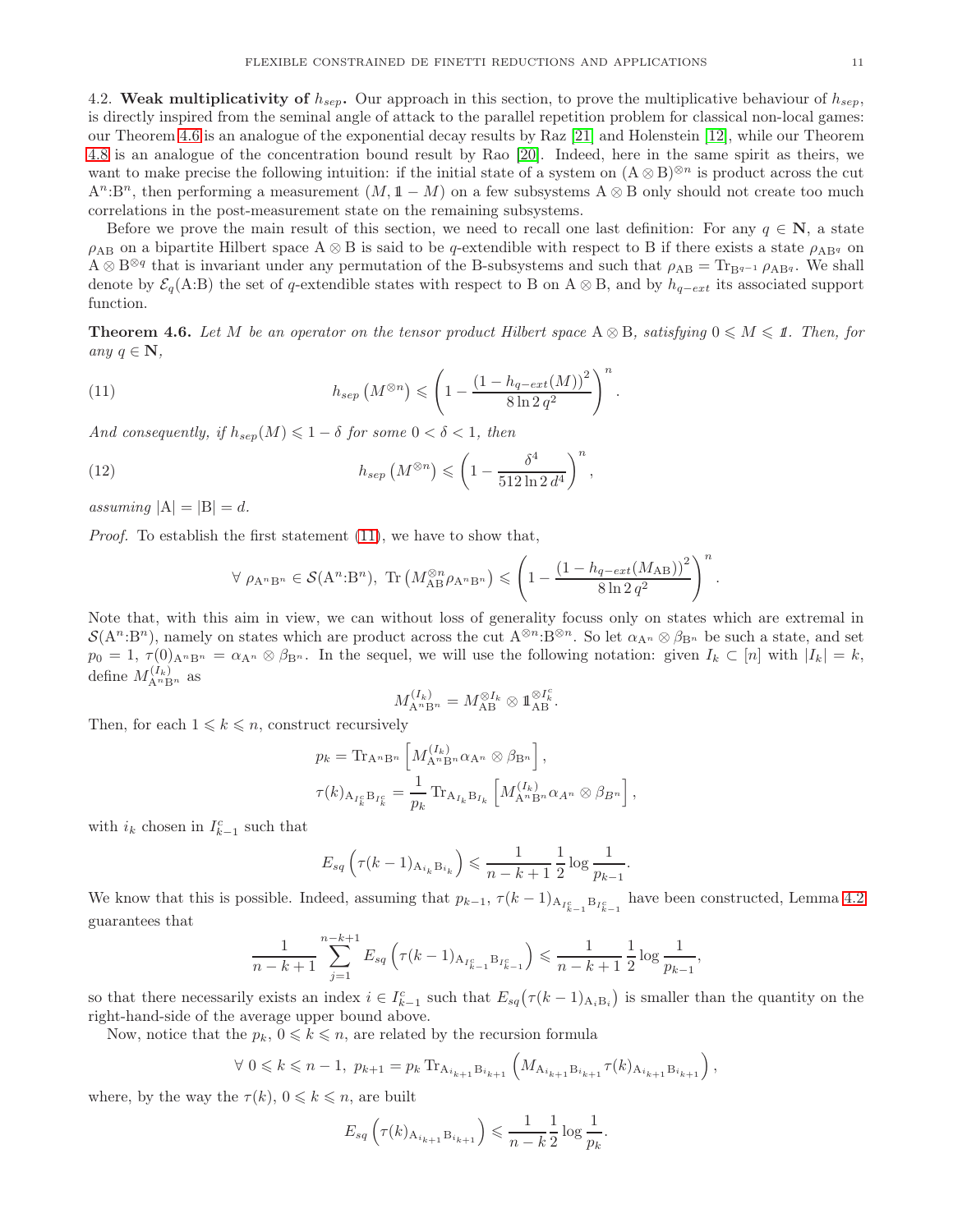Yet, we know from [\[17\]](#page-18-16) that this implies that

(13) 
$$
\exists \sigma_{AB} \in \mathcal{E}_q(A:B): \|\tau(k)_{AB} - \sigma_{AB}\|_1 \leqslant \sqrt{2\ln 2}(q-1)\sqrt{\frac{1}{n-k}\frac{1}{2}\log\frac{1}{p_k}} \leqslant \sqrt{\frac{\ln 2 q^2}{n-k}\log\frac{1}{p_k}}.
$$

And therefore,

<span id="page-11-1"></span>
$$
p_{k+1} \leq p_k \left( \left\| M_{\text{AB}} \right\|_{\infty} \left\| \tau(k)_{\text{AB}} - \sigma_{\text{AB}} \right\|_{1} + \text{Tr} \left( M_{\text{AB}} \sigma_{\text{AB}} \right) \right) \leqslant p_k \left( \sqrt{\frac{\ln 2 \, q^2}{n-k}} \log \frac{1}{p_k} + h_{q-\text{ext}} \left( M_{\text{AB}} \right) \right).
$$

With this upper bound, and because we also clearly have  $1 > p_1 \geqslant \cdots \geqslant p_n > 0$  as well as the requirement  $p_1 \leqslant h_{sep}(M) \leqslant h_{q-ext}(M) \leqslant 1 - (1 - h_{q-ext})/2$ , it follows from Corollary [4.5](#page-9-2) that

$$
\operatorname{Tr}\left(M_{\rm AB}^{\otimes n} \alpha_{\rm A} \otimes \beta_{\rm B} \otimes \right) = p_n \leqslant \left(1 - \frac{\left(1 - h_{q-ext}(M_{\rm AB})\right)^2}{8 \ln 2 \, q^2}\right)^n
$$

,

.

which is precisely what we wanted to prove.

From there, the second statement [\(12\)](#page-10-2) easily follows. Indeed, in the case where  $|A| = |B| = d$ , we know from [\[2\]](#page-18-17) that, for any  $q \in \mathbb{N}$ ,  $\rho_{AB} \in \mathcal{E}_q(A:B)$  implies that there exists  $\sigma_{AB} \in \mathcal{S}(A:B)$ :  $\|\rho_{AB} - \sigma_{AB}\|_1 \leq 2d^2/q$ , so that  $h_{q-ext} \leq h_{sep} + 2d^2/q$ . Hence, if  $h_{sep}(M_{AB}) \leq 1-\delta$ , making the choice  $q = 4d^2/\delta$ , in order to have  $h_{q-ext}(M_{AB}) \leq 1 - \delta/2$ , yields, after a straightforward computation, exactly the announced exponential decay result.  $r$ esult.

The scaling as  $(\delta/d)^4$  in the upper bound provided by equation [\(12\)](#page-10-2) of Theorem [4.6](#page-10-0) is much worse than the scaling as  $(\delta/d)^2$  in the upper bound provided by Theorem [3.3.](#page-6-1) However, equation [\(11\)](#page-10-1) of Theorem [4.6,](#page-10-0) which relates  $h_{sep}(M^{\otimes n})$  to  $h_{q-ext}(M)$ , may be of interest in some specific cases, namely when M has a maximum overlap with q-extendible states which is already of the same order as its maximum overlap with separable states for  $q \ll d^2$ .

Remark 4.7. *By Remark [4.3,](#page-9-3) we see that we could also have done the recursive construction described in the proof of Theorem [4.6](#page-10-0) by imposing instead that, for each*  $0 \leq k \leq n-1$ ,

$$
p_{k+1} = p_k \operatorname{Tr}_{A_{i_{k+1}} B_{i_{k+1}}} \left( M_{A_{i_{k+1}} B_{i_{k+1}}} \tau(k)_{A_{i_{k+1}} B_{i_{k+1}}}\right), \text{ with } E_I\left(\tau(k)_{A_{i_{k+1}} B_{i_{k+1}}}\right) \leqslant \frac{1}{n-k} \frac{1}{2} \log \frac{1}{p_k}.
$$

*Now, it is an open question to determine whether there exists a dimension independent constant* C > 0 *such that*

(14) 
$$
E_I(\rho_{AB}) \leq \epsilon \Rightarrow \exists \sigma_{AB} \in \mathcal{S}(A:B) : \|\rho_{AB} - \sigma_{AB}\|_1 \leq C\sqrt{\epsilon}.
$$

*If Conjecture* [\(14\)](#page-11-0) *indeed held, this would imply that the*  $(p_k)_{1 \leq k \leq n}$  *satisfy* 

<span id="page-11-0"></span>
$$
\forall \ 0 \leq k \leq n-1, \ p_{k+1} \leq p_k \left( \sqrt{\frac{C^2/2}{n-k} \log \frac{1}{p_k}} + h_{sep} \left( M_{AB} \right) \right).
$$

And hence eventually, the following dimension-free exponential decay result for  $h_{sep}$ :

$$
h_{sep}(M) \leq 1 - \delta \implies h_{sep}(M^{\otimes n}) \leq \left(1 - \frac{\delta^2}{4C^2}\right)^n
$$

*And in fact, if a more general variant of Conjecture* [\(14\)](#page-11-0) *held, with*  $C\sqrt{\epsilon}$  *replaced by*  $\varphi(\epsilon)$  *for*  $\varphi$  *a (universal) non-decreasing function such that*  $\varphi(0) = 0$ *, then one could prove analogously that* 

$$
h_{sep}(M) \leq 1 - \delta \Rightarrow h_{sep}(M^{\otimes n}) \leq \left(1 - \frac{\varphi^{-1}(\delta)}{4}\right)^n.
$$

*The way property* [\(13\)](#page-11-1) *of strong faithfulness of squashed entanglement with respect to* q*-extendible states, is proved in* [\[17\]](#page-18-16) *is relying on the breakthrough result by Fawzi and Renner* [\[7\]](#page-18-18) *that small conditional mutual information does imply approximate recoverability. Now, in an even stronger manner than*  $E_{sa}(\rho)$  *being small means that the conditional mutual information of any extension of*  $\rho$  *is small,*  $E_I(\rho)$  *being small is a condition that is expressible as a bunch of conditional mutual information of extensions of* ρ *being simultaneously small. So it could be that recoverability results (in particular the best one up-to-date* [\[14\]](#page-18-19)*, which carries the advantage over the original one* [\[7\]](#page-18-18) *of being universal and explicit) would help in an attempt to prove a strong faithfulness property of CEMI with respect to separable states such as* [\(14\)](#page-11-0)*.*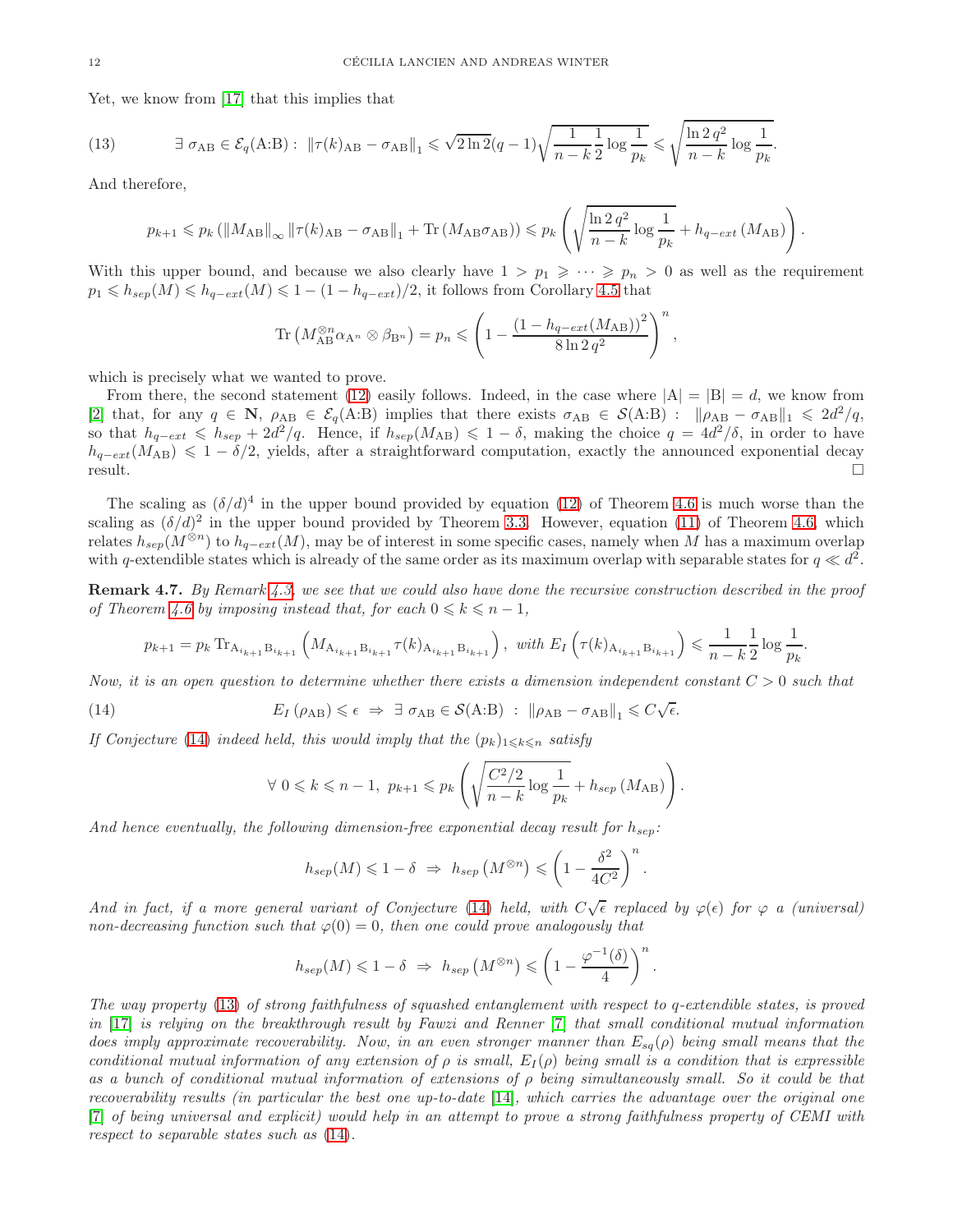<span id="page-12-0"></span>**Theorem 4.8.** Let M be an operator on the tensor product Hilbert space  $A \otimes B$ , satisfying  $0 \leq M \leq 1$ . If  $h_{sep}(M) \leq 1-\delta$  *for some*  $0 < \delta < 1$ *, then for any*  $n, t \in \mathbb{N}$  *with*  $t \geq (1-\delta+\alpha)n$  *for some*  $0 < \alpha \leq \delta$ *, we have* 

$$
h_{sep}\left(M^{(t/n)}\right) \leqslant \left(1 - \frac{\alpha^5}{2048\ln 2 d^4 \left(2\delta - \alpha\right)}\right)^n,
$$

*assuming*  $|A| = |B| = d$ *.* 

*Proof.* The proof of this theorem follows a very similar route to that of Theorem [4.6:](#page-10-0) For any given state  $\alpha_{A^n} \otimes \beta_{B^n}$ which is product across the cut  $A^{\otimes n}$ : $B^{\otimes n}$ , we want to show that the probability that it passes at least t amongst n tests defined by  $M_{AB}$  is upper bounded as

$$
P_t(\alpha_{\mathbf{A}^n} \otimes \beta_{\mathbf{B}^n}) \leqslant \left(1 - \frac{\alpha^5}{2048 \ln 2 d^4 (2\delta - \alpha)}\right)^n.
$$

In that aim, we start by defining the following deterministic set, number and state:  $I_0 = \emptyset$ ,  $p_{I_0} = 1$  and  $\tau(I_0)_{A^nB^n} = \alpha_{A^n} \otimes \beta_{B^n}$ . Then, for each  $1 \leq k \leq n$ , we construct recursively the following random set, number and state: pick  $i_k$  uniformly at random in  $I_{k-1}^c$ , and define

$$
I_{k} = I_{k-1} \cup \{i_{k}\},
$$
  
\n
$$
p_{I_{k}} = \text{Tr}_{A^{n}B^{n}} \left[M_{A^{n}B^{n}}^{(I_{k})} \alpha_{A^{n}} \otimes \beta_{B^{n}}\right],
$$
  
\n
$$
\tau(I_{k})_{A_{I_{k}^{c}}B_{I_{k}^{c}}} = \frac{1}{p_{I_{k}}} \text{Tr}_{A_{I_{k}}B_{I_{k}}} \left[M_{A^{n}B^{n}}^{(I_{k})} \alpha_{A^{n}} \otimes \beta_{B^{n}}\right].
$$

Lemma [4.2](#page-8-2) guarantees that, on average, for each  $0 \leq k \leq n-1$ ,

$$
E_{sq}\left(\overline{\tau}(I_k)_{A_{i_{k+1}}B_{i_{k+1}}}\right) \leqslant \frac{1}{n-k} \frac{1}{2} \log \frac{1}{\overline{p}_{I_k}},
$$

so that, on average, for any  $q \in \mathbb{N}$ ,

$$
\overline{p}_{I_{k+1}} \leqslant \overline{p}_{I_k} \left( \sqrt{\frac{\ln 2 \, q^2}{n-k} \log \frac{1}{\overline{p}_{I_k}}} + h_{q-\text{ext}} \left( M_{AB} \right) \right).
$$

In particular, we can make the choice  $q = 8d^2/\alpha$ , in order to have  $h_{q-ext}(M_{AB}) \leq 1 - \delta + \alpha/4$ . And we thus get from Lemma [4.4,](#page-9-0) after computation, that on average,

$$
\overline{p}_{I_{k_0}} \leqslant \left(1 - \delta + \frac{\alpha}{2}\right)^{k_0}, \text{ where } k_0 = \frac{\alpha^4}{1024 \ln 2 d^4 \log[1/(1 - \delta + \alpha/2)] + \alpha^4} (n+1) \geqslant \frac{\alpha^4}{1024 \ln 2 d^4 (2\delta - \alpha)} n.
$$

To finish off the proof, we just have to observe (Cf. [\[20\]](#page-18-15), Section 8) that

$$
P_t(\alpha_{A^n} \otimes \beta_{B^n}) \leq \sum_{I_{k_0} \subset [n], \, |I_{k_0}| = k_0} \frac{1}{\binom{(1-\delta + \alpha)n}{k_0} } p_{I_{k_0}} \leqslant \frac{\binom{n}{k_0}}{\binom{(1-\delta + \alpha)n}{k_0} } \overline{p}_{I_{k_0}} \leqslant \left( \frac{n-k_0+1}{(1-\delta + \alpha)n - k_0+1} \right)^{k_0} \left( 1 - \delta + \frac{\alpha}{2} \right)^{k_0},
$$

where the last inequality follows from the fact that  $\prod_{i=0}^{l-1}(a+i)/(b+i) \leqslant (a/b)^l$ , combined with the upper bound on  $\overline{p}_{I_{k_0}}$ . In the end, we can therefore conclude that

$$
P_t(\alpha_{\mathbf{A}^n} \otimes \beta_{\mathbf{B}^n}) \leqslant \left(1 - \frac{\alpha}{2}\right)^{k_0} \leqslant \left(1 - \frac{\alpha^5}{2048 \ln 2 d^4 \left(2\delta - \alpha\right)}\right)^n,
$$

where the first inequality follows from the fact that  $(1 - \delta + \alpha/2)/(1 - \delta + \alpha) \leq 1 - \alpha/2$ , while the second inequality is a consequence of the lower bound on  $k_0$ is a consequence of the lower bound on  $k_0$ .

Remark 4.9. *Here again, we see by Remark [4.3](#page-9-3) that, if Conjecture* [\(14\)](#page-11-0) *held, then we could have obtained in the proof of Theorem [4.8](#page-12-0) that, on average*

$$
\overline{p}_{I_{k_0}} \leqslant \left(1 - \delta + \frac{\alpha}{2}\right)^{k_0}, \text{ where } k_0 = \frac{\alpha^2}{8\log[1/(1 - \delta + \alpha/2)] + \alpha^2}(n+1) \geqslant \frac{\alpha^2}{8(2\delta - \alpha)}n.
$$

And hence eventually, the following dimension-free concentration result for  $h_{sep}$ :

$$
h_{sep}(M) \leq 1-\delta \Rightarrow \forall 0 < \alpha < \delta, \ \forall t \geq (1-\delta+\alpha)n, \ h_{sep}\left(M^{(t/n)}\right) \leq \left(1-\frac{\alpha^3}{16C^2(2\delta-\alpha)}\right)^n.
$$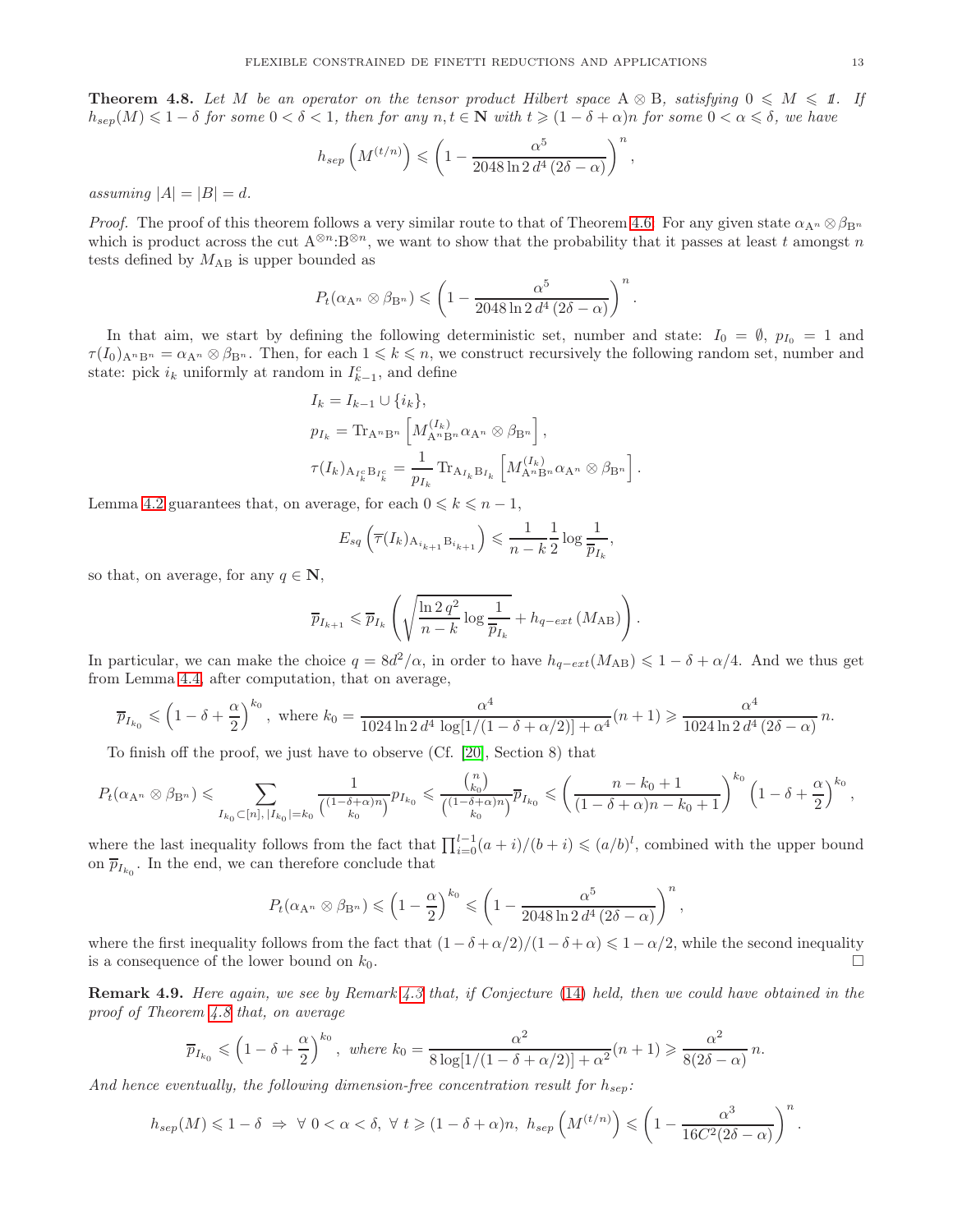### <span id="page-13-0"></span>5. Equivalence between weak multiplicativity of support functions and of maximum fidelities

In the previous Sections [3](#page-4-0) and [4,](#page-8-0) we studied in great depth one particular example of convex constraint on quantum states, namely the separability one. We showed in this specific case that there is a strong connection between the (weakly) multiplicative behaviour under tensoring of either the support function  $h_{sen}$  or the maximum fidelity  $F(\cdot, \mathcal{S})$ . We would now like to describe, more generally, which kind of convex sets of states exhibit a similar feature.

So let us fix  $d \in \mathbb{N}$ , H a d-dimensional Hilbert space, and assume that we have a sequence of convex sets of states  $\mathcal{K}^{(n)}$  on  $\mathcal{H}^{\otimes n}$ ,  $n \in \mathbb{N}$ , with the following stability properties (under permutation and partial trace):

(15) 
$$
\rho \in \mathcal{K}^{(n)} \Rightarrow \forall \pi \in \mathcal{S}_n, U_{\pi} \rho U_{\pi}^{\dagger} \in \mathcal{K}^{(n)} \text{ and } \text{Tr}_{\mathcal{H}} \rho \in \mathcal{K}^{(n-1)}.
$$

Note that requirement [\(15\)](#page-13-1) implies in particular that, if  $\rho^{\otimes n} \in \mathcal{K}^{(n)}$ , then  $\rho \in \mathcal{K}^{(1)}$ . In view of our subsequent discussion, it would be meaningless not to impose that the opposite holds as well, i.e. that, if  $\rho \in \mathcal{K}^{(1)}$ , then  $\rho^{\otimes n} \in \mathcal{K}^{(n)}$ . This means in other words that, for each  $n \in \mathbb{N}$ ,  $\mathcal{K}^{(n)}$  is assumed to contain the so-called  $n^{\text{th}}$ projective tensor power of  $\mathcal{K}^{(1)}$ , which is defined as

<span id="page-13-1"></span>
$$
\left(\mathcal{K}^{(1)}\right)^{\hat{\otimes}n}:=\mathrm{conv}\left\{\rho_1\otimes\cdots\otimes\rho_n,\ \rho_1,\ldots,\rho_n\in\mathcal{K}^{(1)}\right\}.
$$

5.1. Exponential decay and concentration of  $h<sub>K</sub>$  from multiplicativity of  $F(\cdot, K)$ . Given an operator M on H, satisfying  $0 \leq M \leq 1$ , define the support function of  $\mathcal{K}^{(n)}$  at  $M^{\otimes n}$  as

<span id="page-13-2"></span>
$$
h_{\mathcal{K}^{\left( n \right)}}\left( M^{\otimes n} \right) = \sup_{\sigma \in \mathcal{K}^{\left( n \right)}} \mathrm{Tr}\left( M^{\otimes n} \sigma \right)
$$

.

.

Define also more generally, for any  $0 \leq t \leq n$ ,  $h_{\mathcal{K}^{(n)}}(M^{(t/n)})$  as the maximum probability for a state in  $\mathcal{K}^{(n)}$  to pass a fraction  $t/n$  of n binary tests  $(M, 1 - M)$  performed in parallel. The question we are next interested in is to understand how  $h_{\mathcal{K}^{(n)}}(M^{\otimes n})$  and  $h_{\mathcal{K}^{(n)}}(M^{(t/n)})$  relate to  $h_{\mathcal{K}^{(1)}}(M)$ .

Hence, assume also that these sets  $\mathcal{K}^{(n)}$  satisfy the following condition: there exists a non-decreasing function  $f: \epsilon \in ]0,1[\mapsto f(\epsilon) \in ]0,1]$  such that, for any state  $\rho$  on  $\mathbb{C}^d$  and any  $0 < \epsilon < 1$ ,

(16) 
$$
\left\|\rho - \mathcal{K}^{(1)}\right\|_2 \geqslant \epsilon \Rightarrow F\left(\rho^{\otimes n}, \mathcal{K}^{(n)}\right)^2 \leqslant \left(1 - f(\epsilon)\right)^n
$$

Then, under assumption [\(16\)](#page-13-2) for the sets  $\mathcal{K}_{\square}^{(n)}$ , the following holds: for any operator M on H, satisfying  $0 \leq$  $M \leq 1$ , and with  $||M||_2 = r$  for some  $0 \leq r \leq \sqrt{d}$ , and any  $0 < \alpha \leq \delta < 1$ ,

$$
h_{\mathcal{K}^{(1)}}(M) \leq 1-\delta \ \Rightarrow \ h_{\mathcal{K}^{(n)}}(M^{\otimes n}) \leq (1-g(\delta,r))^n \ \text{ and } \forall \ t \geqslant (1-\delta+\alpha)n, \ h_{\mathcal{K}^{(n)}}\left(M^{(t/n)}\right) \leqslant e^{-ng'(\alpha,r)},
$$

where  $g(\delta, r) = f(\epsilon(\delta, r))$  for  $0 < \epsilon(\delta, r) < 1$  the solution of the equation  $f(\epsilon) = \delta - r\epsilon$  and  $g'(\alpha, r) = f(\epsilon(\alpha, r))$  for  $0 < \epsilon(\alpha, r) < 1$  the solution of the equation  $f(\epsilon) = 2(\alpha - r\epsilon)^2$ .

To come to these statements, the strategy is entirely analogous to the one adopted in the proofs of Theorems [3.3](#page-6-1) and [3.4.](#page-7-2) It is therefore only sketched below. First of all, when looking for a state  $\rho \in \mathcal{K}^{(n)}$  maximizing Tr  $(M^{\otimes n}\rho)$ , one can in fact assume without loss of generality that  $\rho$  is n-symmetric. And for such state  $\rho$ , reasoning as in the proof of Theorem [3.3,](#page-6-1) we know that we have

$$
\operatorname{Tr}\left(M^{\otimes n}\rho\right) \leqslant (n+1)^{3d^2} \int_{\sigma \in \mathcal{D}(\mathcal{H})} F\left(\rho, \sigma^{\otimes n}\right)^2 \operatorname{Tr}\left(M\sigma\right)^n \mathrm{d}\mu(\sigma).
$$

Hence, we get as a consequence of hypothesis [\(16\)](#page-13-2) that, for any  $0 < \epsilon < 1$ ,

Tr 
$$
(M^{\otimes n}\rho) \le (n+1)^{3d^2} ((1-\delta+r\epsilon)^n + (1-f(\epsilon))^n).
$$

So choosing  $\epsilon$  such that  $f(\epsilon) = \delta - r\epsilon$  and  $\rho$  such that Tr  $(M^{\otimes n}\rho) = h_{\mathcal{K}^{(n)}}(M^{\otimes n})$  yields in particular

$$
h_{\mathcal{K}^{(n)}}(M^{\otimes n}) \leq 2(n+1)^{3d^2} (1 - g(\delta, r))^n.
$$

Similarly, it follows from hypothesis [\(16\)](#page-13-2) as well that, for any  $0 < \epsilon < 1$ ,

$$
h_{\mathcal{K}^{(n)}}\left(M^{(t/n)}\right) \leqslant (n+1)^{3d^2} \left(\exp\left[-2n(\alpha-r\epsilon)^2\right] + \exp\left[-nf(\epsilon)\right]\right),
$$

so that choosing  $\epsilon$  such that  $f(\epsilon) = 2(\alpha - r\epsilon)^2$  gives

$$
h_{\mathcal{K}^{(n)}}\left(M^{(t/n)}\right)\leqslant 2(n+1)^{3d^2}e^{-ng'(\alpha,r)}.
$$

In both cases the polynomial pre-factor  $2(n+1)^{3d^2}$  can then be removed by the exact same argument as in the proof of Theorem [3.3.](#page-6-1)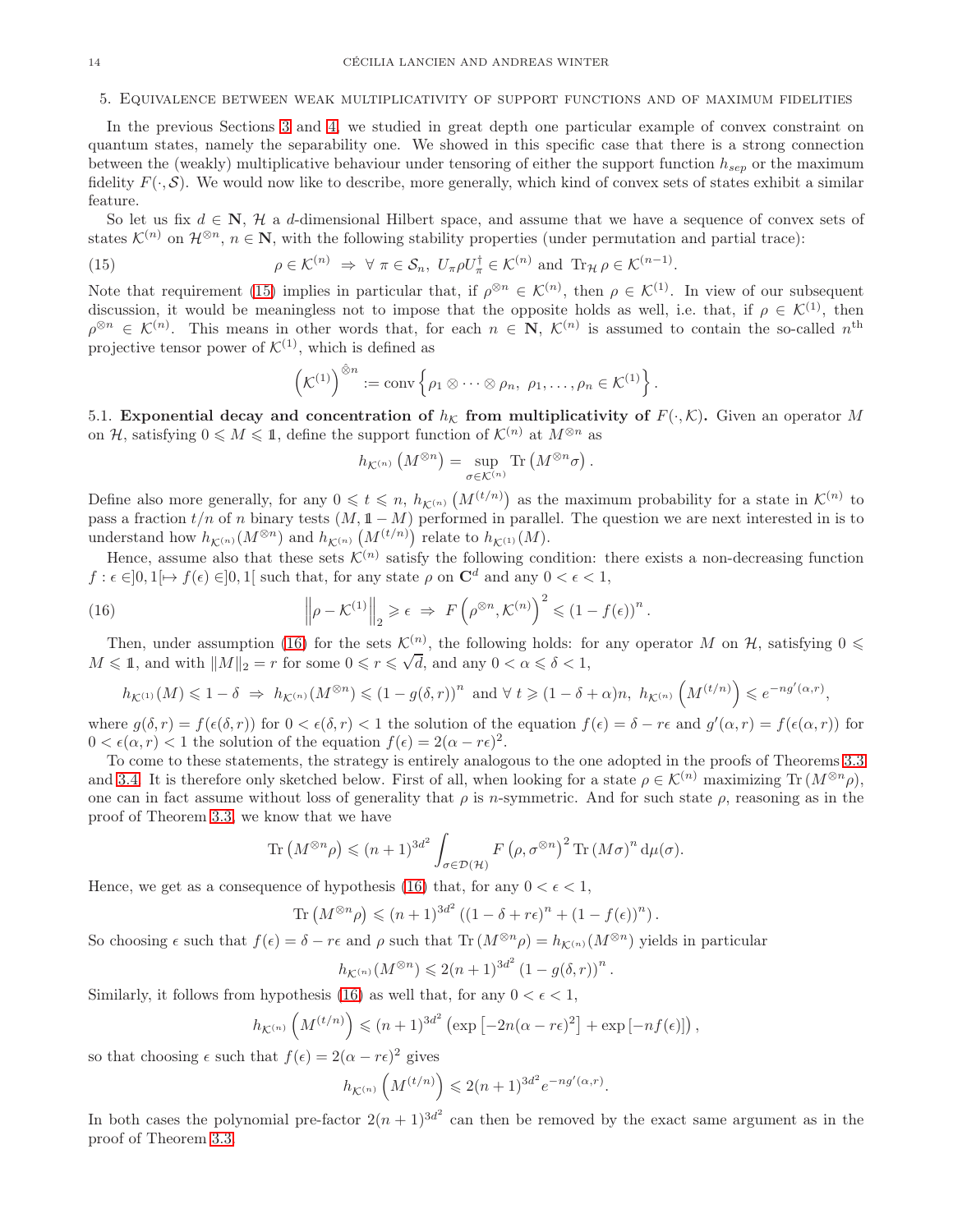5.2. Weak multiplicativity of  $F(\cdot,\mathcal{K})$  from exponential decay and concentration of  $h_{\mathcal{K}}$ . We would now like to go in the other direction. Namely, let us assume this time that these sets  $\mathcal{K}^{(n)}$  satisfy the following condition: there exists a function  $f : (\alpha, d) \in ]0, 1[\times N \to f(\alpha, d) \in ]0, 1[$ , non-decreasing in  $\alpha$  and non-increasing in d, such that, for any operator M on H, satisfying  $0 \le M \le 1$ , and any  $0 < \alpha \le \delta < 1$ ,

(17) 
$$
h_{\mathcal{K}^{(1)}}(M) \leq 1 - \delta \implies \forall t \geq (1 - \delta + \alpha)n, \ h_{\mathcal{K}^{(n)}}\left(M^{(t/n)}\right) \leq e^{-nf(\alpha,d)}.
$$

Then, under assumption [\(17\)](#page-14-0) for the sets  $\mathcal{K}^{(n)}$ , the following holds: for any state  $\rho$  on  $\mathcal{H}$  and any  $0 < \epsilon < 1$ ,

<span id="page-14-0"></span>
$$
\frac{1}{2} \left\| \rho - \mathcal{K}^{(1)} \right\|_1 \geq \epsilon \implies F\left(\rho^{\otimes n}, \mathcal{K}^{(n)}\right) \leq 2e^{-ng(\epsilon, d)},
$$

where  $g(\epsilon, d) = f(\alpha(\epsilon, d), d)/2$  for  $0 < \alpha(\epsilon, d) < 1$  the solution of the equation  $f(\alpha, d)/2 = (\alpha - \epsilon)^2$ .

Here is the strategy to derive such result: Imagine you are given a state on  $\mathcal{H}^{\otimes n}$ , which you know is either  $\rho^{\otimes n}$ . or in  $\mathcal{K}^{(n)}$ , and you want to decide between these two hypotheses. For that, you can design a binary test  $(T_+, T_-)$ such that outcome + is obtained with a high probability p if the state was  $\rho^{\otimes n}$  and outcome – is obtained with a high probability q if the state was in  $\mathcal{K}^{(n)}$ . Then, clearly

$$
F\left(\rho^{\otimes n}, \mathcal{K}^{(n)}\right) \leqslant F\left((p, 1-p), (q, 1-q)\right) \leqslant \sqrt{1-p} + \sqrt{1-q}.
$$

Therefore, if both error probabilities  $1 - p$  and  $1 - q$  are exponentially small, the conclusion follows.

In the present case, the fact that  $\|\rho - \mathcal{K}^{(1)}\|_1 = 2\epsilon$ , implies that there exist  $0 \leq M \leq 1$  and  $\epsilon < \eta < 1$  such that  $Tr(M\rho) = 1 - \eta + \epsilon$  whereas  $h_{\mathcal{K}^{(1)}}(M) = 1 - \eta$ . So consider the binary POVM  $(M_0, M_1) = (M, 1 - M)$  performed n times in parallel, and the corresponding binary test  $(T_+, T_-)$  with + being the event "outcome 0 is obtained more than  $(1 - \eta + \alpha)n$  times" and – being the event "outcome 0 is obtained less than  $(1 - \eta + \alpha)n$  times", for some  $0 < \alpha < \epsilon$  to be chosen later. Define next, for each  $1 \leq i \leq n$ , the random variable  $X_i$ , respectively  $Y_i$ , as the outcome of measurement number *i* given that the state was  $\rho^{\otimes n}$ , respectively in  $\mathcal{K}^{(n)}$ . Then,

$$
1-p = \mathbf{P}\left(-\left|\rho^{\otimes n}\right.\right) = \mathbf{P}\left(\sum_{i=1}^n X_i < (1-\eta+\alpha)n\right) \text{ and } 1-q = \mathbf{P}\left(+\left|\mathcal{K}^{(n)}\right.\right) = \mathbf{P}\left(\sum_{i=1}^n Y_i > (1-\eta+\alpha)n\right).
$$

Yet on the one hand,  $X_1, \ldots, X_n$  are independent Bernoulli random variables with expectation  $1 - \eta + \epsilon$ , so by Hoeffding's inequality

$$
\mathbf{P}\left(\sum_{i=1}^n X_i < (1-\eta+\alpha)n\right) \leqslant e^{-2n(\epsilon-\alpha)^2}.
$$

While on the other hand, for any  $0 \leqslant t \leqslant n$ ,  $\mathbf{P}(\sum_{i=1}^n Y_i > t) = h_{\mathcal{K}^{(n)}}(M^{(t/n)})$ , so assumption [\(17\)](#page-14-0) guarantees that

$$
\mathbf{P}\left(\sum_{i=1}^n Y_i > (1-\eta+\alpha)n\right) \leqslant e^{-nf(\alpha,d)}.
$$

Hence, putting everything together, we eventually obtain that, for any  $0 < \alpha < \epsilon$ ,

$$
F\left(\rho^{\otimes n}, \mathcal{K}^{(n)}\right) \leqslant e^{-n(\epsilon-\alpha)^2} + e^{-nf(\alpha,d)/2},
$$

which yields the wanted result after choosing  $\alpha$  such that  $f(\alpha, d)/2 = (\epsilon - \alpha)^2$ .

**Remark 5.1.** *Note that requirement* [\(15\)](#page-13-1) *is clearly fulfilled by the sets*  $S_{A^n,B^n}$  *of biseparable states on*  $(A \otimes B)^{\otimes n}$ *. Furthermore, they satisfy requirements* [\(16\)](#page-13-2) and [\(17\)](#page-14-0) as well, with  $f(\epsilon) = \epsilon^2/4$  and  $f(\alpha, d^2) = \alpha^2/5d^2$ .

*It may also be worth emphasizing that conditions* [\(16\)](#page-13-2) *and* [\(17\)](#page-14-0) *are just strengthened and quantitative versions of*  $\mathcal{L}^{(n)}$  *the following stability property for the sets*  $\mathcal{K}^{(n)}$ :  $\rho \notin \mathcal{K}^{(1)} \Rightarrow \rho^{\otimes n} \notin \mathcal{K}^{(n)}$ , *i.e. equivalently*  $\rho^{\otimes n} \in \mathcal{K}^{(n)} \Rightarrow \rho \in \mathcal{K}^{(1)}$ .

5.3. One simple example. Let us look at what the previous discussion becomes in the case of the simplest possible sequence  $\{K^{(n)}, n \in \mathbb{N}\}\$  satisfying requirement [\(15\)](#page-13-1), namely when there exists a set of states K on H such that, for each  $n \in \mathbb{N}$ ,  $\mathcal{K}^{(n)}$  is exactly the  $n^{\text{th}}$  projective tensor power of  $\mathcal{K}$ , i.e.

$$
\mathcal{K}^{(n)} = \mathcal{K}^{\hat{\otimes} n} := \text{conv}\left\{\rho_1 \otimes \cdots \otimes \rho_n, \ \rho_1, \ldots, \rho_n \in \mathcal{K}\right\}.
$$

Then, assumption [\(17\)](#page-14-0) is clearly satisfied, in the following way: for any operator M on H, satisfying  $0 \le M \le 1$ , and any  $0 < \alpha \leq \delta < 1$ ,

$$
h_{\mathcal{K}^{(1)}}(M) \leq 1-\delta \ \Rightarrow \ \forall \ t \geqslant (1-\delta+\alpha)n, \ h_{\mathcal{K}^{(n)}}\left(M^{(t/n)}\right) \leqslant e^{-n2\alpha^2}.
$$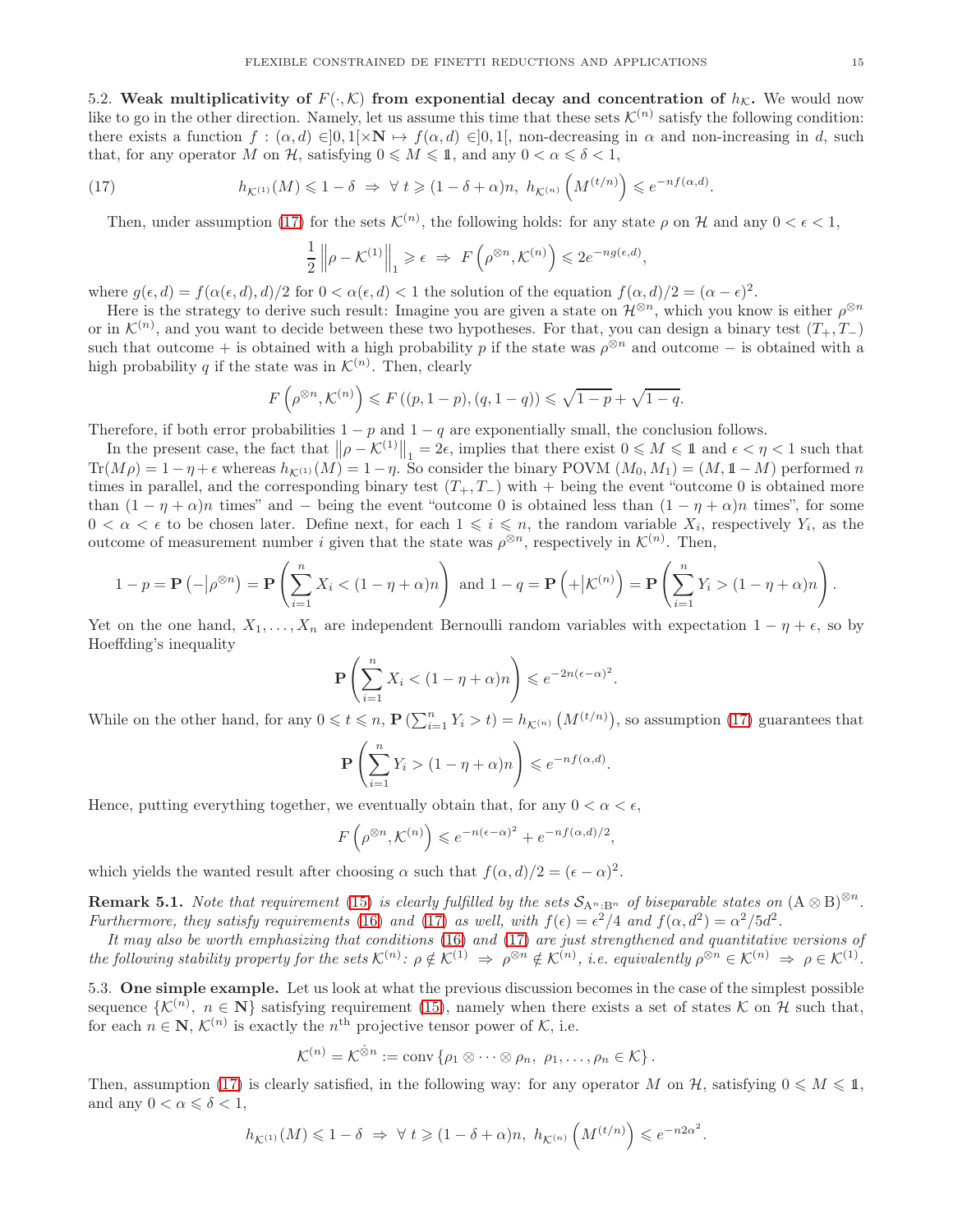This is a consequence of Hoeffding's inequality, following an argument similar to the one detailed in the previous subsection. And by the result established in the latter, this implies that: for any state  $\rho$  on H and any  $0 < \epsilon < 1$ ,

$$
F\left(\rho, \mathcal{K}^{(1)}\right) \leqslant e^{-\epsilon} \Rightarrow F\left(\rho^{\otimes n}, \mathcal{K}^{(n)}\right) \leqslant 2e^{-n\epsilon^2/8}
$$

.

This is because  $F(\rho, \mathcal{K}^{(1)}) \leq e^{-\epsilon} \Rightarrow ||\rho - \mathcal{K}^{(1)}||_1 / 2 \geq 1 - e^{-\epsilon} \geq \epsilon / 2$ .

In connection with the discussion developed in Sections [3](#page-4-0) and [4,](#page-8-0) we see that we are actually facing the following interesting open question: how differently do  $\mathcal{S}(A^n:B^n)$  and  $\mathcal{S}(A:B)^{\otimes n}$  behave, from the (more or less equivalent) points of view of support functions and maximum fidelity functions?

## 6. De Finetti reductions for infinite-dimensional symmetric quantum systems

<span id="page-15-0"></span>All quantum de Finetti theorems and reductions require a bound on the dimension of the involved Hilbert spaces. So what can be said about symmetric states on  $\mathcal{H}^{\otimes n}$  when H is an infinite-dimensional Hilbert space? What extra assumptions do we need on them in order to be able to reduce their study to that of states in some de Finetti form? The original de Finetti reduction of [\[3\]](#page-18-0) was especially designed to prove the security of QKD protocols against general attacks. Yet, showing security of continuous variable QKD is also a major issue. This was the motivation behind the infinite-dimensional de Finetti type theorem of [\[5\]](#page-18-20). Our ultimate goal here is the same, which we rather try to achieve via a de Finetti reduction under constraints.

6.1. Infinite-dimensional post-selection lemma. Let H be an infinite-dimensional Hilbert space, and let  $\mathcal{H} \subset \mathcal{H}$ be a (finite) d-dimensional subspace of H. Denote by  $\{|j\rangle\}_{j\in\mathbb{N}}$  an orthonormal basis of H, chosen such that  $\{|j\rangle\}_{1\leqslant j\leqslant d}$  is an orthonormal basis of  $\bar{\mathcal{H}}$ . Then, for any  $n, k \in \mathbb{N}$ , the  $(n+k)$ -symmetric subspace of  $\bar{\mathcal{H}}^{\otimes n} \otimes \mathcal{H}^{\otimes k}$ is defined as

$$
\operatorname{Sym}^{n+k}(\bar{\mathcal{H}},\mathcal{H}):=\operatorname{Span}\left\{\sum_{\pi\in\mathcal{S}_{n+k}}|j_{\pi(1)}\rangle\otimes\cdots\otimes|j_{\pi(n+k)}\rangle\;:\;j_1\leqslant\cdots\leqslant j_{n+k}\in\mathbf{N},\;\forall\;1\leqslant q\leqslant n,\;j_q\leqslant d\right\}.
$$

Note that, denoting by  $\bar{\mathcal{H}}_{\perp} \subset \mathcal{H}$  the orthogonal complement of  $\bar{\mathcal{H}}$ , i.e.  $\mathcal{H} = \bar{\mathcal{H}} \oplus \bar{\mathcal{H}}_{\perp}$ , we have

$$
\text{Sym}^{n+k}(\bar{\mathcal{H}},\mathcal{H})\subset V^{n+k}\left(\bar{\mathcal{H}},\mathcal{H}\right):=\bigoplus_{\substack{I\subset [n+k]\\ |I|\geqslant n}}\bar{\mathcal{H}}_{\perp}^{\otimes I^c}\otimes\text{Sym}\left(\bar{\mathcal{H}}^{\otimes I}\right).
$$

<span id="page-15-1"></span>**Lemma 6.1.** Let H be an infinite-dimensional Hilbert space, and let  $\overline{\mathcal{H}} \subset \mathcal{H}$  be a (finite) d-dimensional subspace *of* H. Let also  $n, k \in \mathbb{N}$ . Then, any unit vector  $|\theta\rangle \in \text{Sym}^{n+k}(\overline{\mathcal{H}}, \mathcal{H})$  satisfies

$$
|\theta \rangle \! \langle \theta | \leqslant \left[ \sum_{q=0}^k \binom{n+k}{q} \binom{n+d-1}{n}^3 \right] \sum_{\substack{I \subset [n+k] \\ |I| \geqslant n}} \int_{|x) \in S_{\mathcal{H}}} \epsilon(\theta_x)_{\vec{\mathcal{H}}^{I^c}_{\bot}} \otimes |x \rangle \! \langle x|^{\otimes I}_{\vec{\mathcal{H}}} \mathrm{d}x,
$$

 $where for all  $0 \leq q \leq k$  and all unit vector  $|x\rangle \in \overline{\mathcal{H}}$ ,  $\epsilon(\theta_x)_{\overline{\mathcal{H}}_{\perp}^{k-q}} = \text{Tr}_{\overline{\mathcal{H}}^{n+q}} \left[ \left( \mathcal{I}_{\overline{\mathcal{H}}_{\perp}}^{\otimes k-q} \otimes |x\rangle\langle x|\frac{\otimes n+q}{\overline{\mathcal{H}}} \right) |\theta\rangle\langle\theta| \right]$  is a sub$ *normalized state on*  $\bar{\mathcal{H}}_{\perp}^{\otimes k-q}$ .

*Proof.* Since  $\text{Sym}^{n+k}(\overline{\mathcal{H}}, \mathcal{H}) \subset \mathcal{V}^{n+k}(\overline{\mathcal{H}}, \mathcal{H})$ , any unit vector  $|\theta\rangle \in \text{Sym}^{n+k}(\overline{\mathcal{H}}, \mathcal{H})$  satisfies

$$
\begin{split} |\theta\rangle\langle\theta|=&P_{\mathbf{V}^{n+k}}(\bar{\mathbf{H}},\mathbf{H})|\theta\rangle\langle\theta|P_{\mathbf{V}^{n+k}}^{\dagger}(\bar{\mathbf{H}},\mathbf{H})\\ =&\binom{n+d-1}{n}^2\sum_{\substack{I,J\subset [n+k]\\|I|,|J|\geq n}}\int_{|x\rangle,|y\rangle\in S_{\bar{\mathcal{H}}}}\left(\mathbb{1}_{\bar{\mathcal{H}}_{\bot}}^{\otimes I^c}\otimes|x\rangle\langle x|_{\bar{\mathcal{H}}}^{\otimes I}\right)|\theta\rangle\langle\theta|\left(\mathbb{1}_{\bar{\mathcal{H}}_{\bot}}^{\otimes J^c}\otimes|y\rangle\langle y|_{\bar{\mathcal{H}}}^{\otimes J}\right)^{\dagger}\mathrm{d}x\mathrm{d}y.\end{split}
$$

Now, by Lemma [2.1](#page-1-2) (and using the same Caratheodory argument as in the proof of Proposition [2.2\)](#page-1-3), we have

$$
\begin{split} &\sum_{I,J\subset [n+k] \atop |I|,|J|\geqslant n}\int_{|x\rangle,|y\rangle\in S_{\tilde{\mathcal{H}}}}\left(\mathbbm{1}_{\tilde{\mathcal{H}}_{\bot}}^{\otimes I^c}\otimes |x\rangle\!\langle x|_{\tilde{\mathcal{H}}}^{\otimes I}\right)|\theta\rangle\!\langle\theta|\left(\mathbbm{1}_{\tilde{\mathcal{H}}_{\bot}}^{\otimes J^c}\otimes |y\rangle\!\langle y|_{\tilde{\mathcal{H}}}^{\otimes J}\right)^{\dagger}\mathrm{d}x\mathrm{d}y\\ &\leqslant \left[\sum_{q=0}^k\binom{n+k}{q}\binom{n+d-1}{n}\right]\sum_{\substack{I\subset [n+k] \atop |I|\geqslant n}}\int_{|x\rangle\in S_{\tilde{\mathcal{H}}}}\left(\mathbbm{1}_{\tilde{\mathcal{H}}_{\bot}}^{\otimes I^c}\otimes |x\rangle\!\langle x|_{\tilde{\mathcal{H}}}^{\otimes I}\right)|\theta\rangle\!\langle\theta|\left(\mathbbm{1}_{\tilde{\mathcal{H}}_{\bot}}^{\otimes I^c}\otimes |x\rangle\!\langle x|_{\tilde{\mathcal{H}}}^{\otimes I}\right)^{\dagger}\mathrm{d}x. \end{split}
$$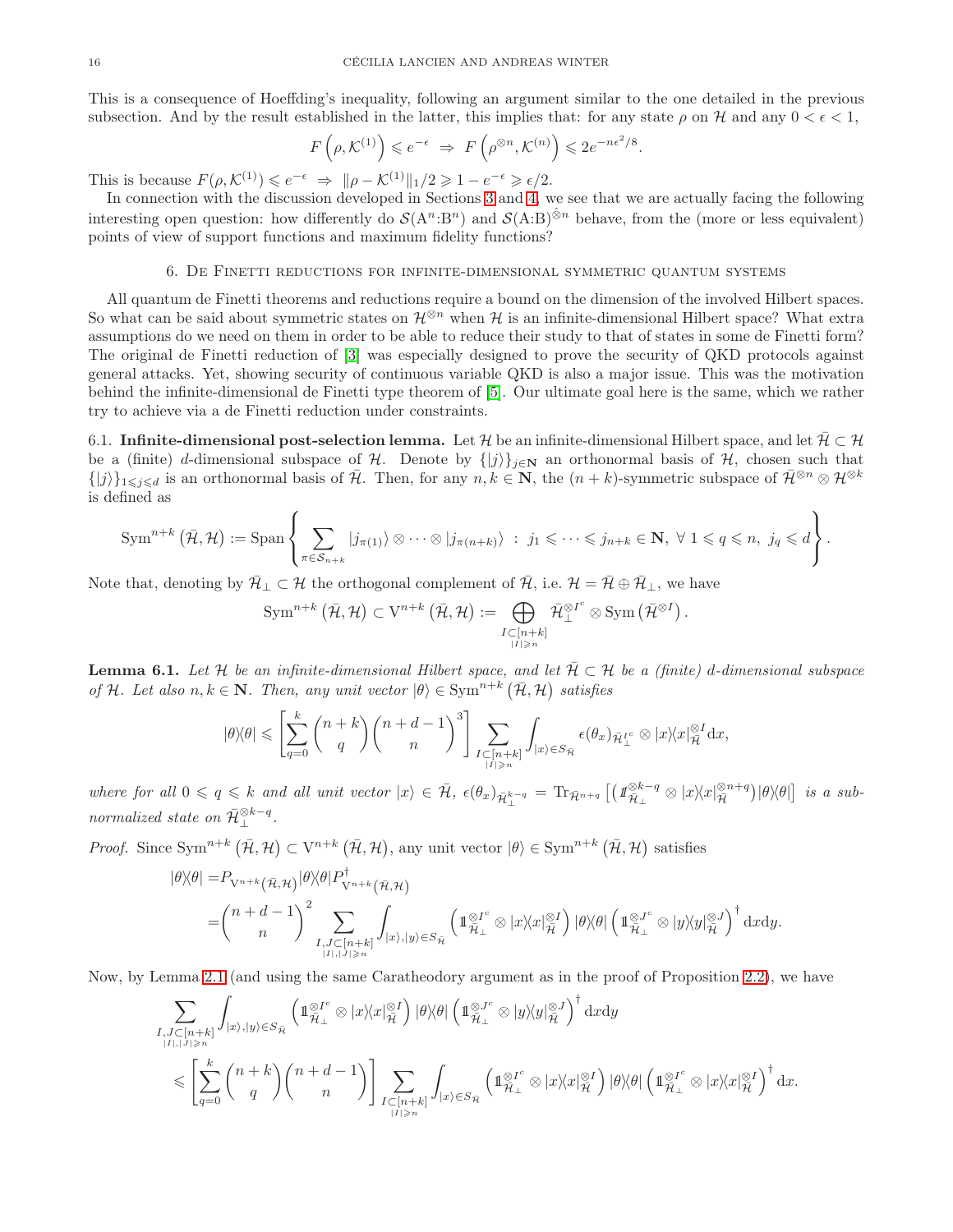We then just have to notice that, for any  $0 \leqslant q \leqslant k$  and any unit vector  $|x\rangle \in \mathcal{H}$ ,

$$
\left(\mathbb{1}_{\tilde{\mathcal{H}}_{\perp}}^{\otimes k-q} \otimes |x\rangle\langle x|_{\tilde{\mathcal{H}}}^{\otimes n+q}\right)|\theta\rangle\langle\theta|\left(\mathbb{1}_{\tilde{\mathcal{H}}_{\perp}}^{\otimes k-q} \otimes |x\rangle\langle x|_{\tilde{\mathcal{H}}}^{\otimes n+q}\right)^{\dagger} = \text{Tr}_{\tilde{\mathcal{H}}^{n+q}}\left[\left(\mathbb{1}_{\tilde{\mathcal{H}}_{\perp}}^{\otimes k-q} \otimes |x\rangle\langle x|_{\tilde{\mathcal{H}}}^{\otimes n+q}\right)|\theta\rangle\langle\theta|\right] \otimes |x\rangle\langle x|_{\tilde{\mathcal{H}}}^{\otimes n+q},
$$
  
order to actually get the advertised result

in order to actually get the advertised result.

6.2. An application. One application of Lemma [6.1](#page-15-1) is to the security analysis of quantum cryptographic schemes, when there is no a priori bound on the dimension of the information carriers. This problem was originally investigated in [\[5\]](#page-18-20) via a de Finetti theorem specifically designed for it. It was shown there that, under experimentally verifiable conditions, it is possible to ensure the security of quantum key distribution (QKD) protocols with continuous variables against general attacks. We show here that similar conclusions can be reached using the de Finetti reduction of Lemma [6.1.](#page-15-1)

We look at things from the exact same point of view as the one adopted in [\[5\]](#page-18-20). Let  $\mathcal H$  be an infinite-dimensional Hilbert space and let X, Y be two canonical operators on H. Then, denote by  $\Lambda = X^2 + Y^2$  the corresponding Hamiltonian, fix  $\lambda_0 > 0$ , and define

$$
\bar{\mathcal{H}}:=\{|\theta\rangle\in\mathcal{H}~:~\Lambda|\theta\rangle=\lambda|\theta\rangle,~\lambda\leqslant\lambda_0\}\,,
$$

finite-dimensional subspace of H spanned by the eigenvectors of  $\Lambda$  with associated eigenvalue at most  $\lambda_0$ .

Let  $n, k \in \mathbb{N}$ , with  $n \geq 2k$ , and let  $\rho^{(n+2k)}$  be a  $(n+2k)$ -symmetric state on  $\mathcal{H}^{\otimes n+2k}$ . Next, define the two events  $A$  and  $B$  as

$$
\mathcal{A} = \text{`` } \forall 1 \leq q \leq k, \text{ Tr}\left(\Lambda \rho_q^{(1)}\right) \leq \lambda_0 \text{''}
$$
\n
$$
\mathcal{B} = \text{`` } \exists \left| \theta^{(n+k)} \right\rangle \in \text{Sym}^{n+k} \left(\bar{\mathcal{H}} \otimes \bar{\mathcal{H}}', \mathcal{H} \otimes \mathcal{H}'\right) : \rho^{(n+k)} = \text{Tr}_{\mathcal{H}^{\prime n+k}} \left| \theta^{(n+k)} \right\rangle \langle \theta^{(n+k)} \right|,
$$

where for all  $1 \leqslant q \leqslant k$ ,  $\rho_q^{(1)} = \text{Tr}_{\mathcal{H}^{n+2k}\setminus\mathcal{H}_q} \rho^{(n+2k)}$ , and  $\rho^{(n+k)} = \text{Tr}_{\mathcal{H}_{k+1}\cdots\mathcal{H}_{2k}} \rho^{(n+2k)}$ . We know from [\[5,](#page-18-20) Lemma III.3] that there exist universal constants  $C_0$ ,  $c > 0$  such that, whenever  $\lambda_0 \geq C_0 \log(n/k)$ , we have

$$
\mathbf{P}\left(\mathcal{A}\wedge\neg\mathcal{B}\right)\leqslant e^{-ck^3/n^2}
$$

.

In words, this means the following. Fix a threshold  $\lambda_0 \geqslant C_0 \log(n/k)$ , and assume that when measuring the energy  $Λ$  on the k first subsystems of  $ρ<sup>(n+2k)</sup>$ , only values below  $λ<sub>0</sub>$  are obtained. Then, with probability greater than  $1 - e^{-ck^3/n^2}$ , the remaining  $n + k$  subsystems of  $\rho^{(n+2k)}$  have a purification which is the symmetrization of a state with more than n subsystems supported in  $\bar{\mathcal{H}} \otimes \bar{\mathcal{H}}'$ .

Now, let  $\widetilde{\rho}$  be a state on  $\mathcal{H}^{\otimes n+k}$  such that  $\widetilde{\rho} = \text{Tr}_{\mathcal{H}^{\prime n+k}} |\widetilde{\theta}\rangle \langle \widetilde{\theta}|$  for some unit vector  $|\widetilde{\theta}\rangle \in \text{Sym}^{n+k} (\bar{\mathcal{H}} \otimes \bar{\mathcal{H}}', \mathcal{H} \otimes \mathcal{H}').$ Denoting by d the dimension of  $\bar{\mathcal{H}}$ , we have by Lemma [6.1](#page-15-1) that  $|\tilde{\theta}\rangle$  satisfies

$$
|\widetilde{\theta}\rangle\langle\widetilde{\theta}|\leqslant \left[\sum_{q=0}^k\binom{n+k}{q}\binom{n+d^2-1}{n}^3\right]\sum_{\substack{I\subset [n+k]\\|I|\geqslant n}}\int_{|x\rangle\in S_{\widetilde{\mathcal{H}}\otimes\widetilde{\mathcal{H}}'}}\epsilon(\widetilde{\theta}_x)_{(\mathcal{H}\mathcal{H}')^{I^c}}\otimes |x\rangle\langle x|_{\widetilde{\mathcal{H}}\widetilde{\mathcal{H}}'}^{\otimes I}\mathrm{d} x.
$$

And hence, after partial tracing over  $\mathcal{H}^{\prime\otimes n+k}$ , we finally get

$$
\widetilde{\rho} \leqslant \left[ \sum_{q=0}^{k} \binom{n+k}{q} \binom{n+d^2-1}{n}^3 \right] \sum_{\substack{I \subset [n+k] \\ |I| \geqslant n}} \int_{|x\rangle \in S_{\vec{\mathcal{H}} \otimes \vec{\mathcal{H}}'}} \varepsilon(\widetilde{\theta}_x)_{\mathcal{H}^{I^c}} \otimes \sigma(x)_{\vec{\mathcal{H}}}^{\otimes I} \mathrm{d}x,
$$

where for all  $0 \le q \le k$  and all unit vector  $|x\rangle \in \bar{\mathcal{H}} \otimes \bar{\mathcal{H}}'$ ,  $\sigma(x)_{\bar{\mathcal{H}}} = \text{Tr}_{\bar{\mathcal{H}}'} |x\rangle\langle x|_{\bar{\mathcal{H}}\bar{\mathcal{H}}'}$  is the reduced state of  $|x\rangle\langle x|$  on  $\bar{\mathcal{H}}$ , and  $\varepsilon(\tilde{\theta}_x)_{\mathcal{H}^{k-q}} = \text{Tr}_{\mathcal{H}^{\prime k-q}} \varepsilon(\tilde{\theta}_x)_{(\mathcal{H} \mathcal{H}^{\prime})^{k-q}}$  is the reduced sub-normalized state of  $\varepsilon(\tilde{\theta}_x)$  on  $\mathcal{H}^{\otimes k-q}$ .

Putting everything together, we get the following: Let  $n \in \mathbb{N}$  and  $k = \lfloor n^{\alpha} \rfloor$  for a given  $\alpha$  fulfilling  $2/3 < \alpha < 1$ . Let also  $\lambda_0$  be a threshold such that on the one hand  $\lambda_0 \geqslant C_0 \log n$ , where  $C_0 > 0$  is a universal constant, and on the other hand  $d \leqslant n^{\beta}$  for a given  $\beta$  fulfilling  $0 < \beta < 1/2$ . Suppose next that  $\rho^{(n+2k)}$  is a  $(n+2k)$ -symmetric state on  $\mathcal{H}^{\otimes n+2k}$  such that event A holds. Then, with probability greater than  $1-e^{-cn^{3\alpha-2}}$ , where  $c>0$  is a universal constant, the reduced state  $\rho^{(n+k)}$  of  $\rho^{(n+2k)}$  on  $\mathcal{H}^{\otimes n+k}$  satisfies

$$
\rho^{(n+k)} \leqslant (Cn)^{n^{\alpha}+n^{2\beta}} \sum_{\substack{I \subset [n+k] \\ |I| \geqslant n}} \int_{\sigma_{\tilde{\mathcal{H}}} \in \mathcal{D}(\tilde{\mathcal{H}})} \varepsilon(\rho, \sigma)_{\mathcal{H}^{I^c}} \otimes \sigma_{\tilde{\mathcal{H}}}^{\otimes I} d\mu(\sigma_{\tilde{\mathcal{H}}}),
$$

where  $C > 0$  is a universal constant,  $\mu$  is a probability measure on the set of states on  $\overline{\mathcal{H}}$ , and for each  $0 \leqslant q \leqslant k$ and each state  $\sigma$  on  $\bar{\mathcal{H}}, \varepsilon(\rho, \sigma)_{\mathcal{H}^{k-q}}$  is a sub-normalized state on  $\mathcal{H}^{\otimes k-q}$ .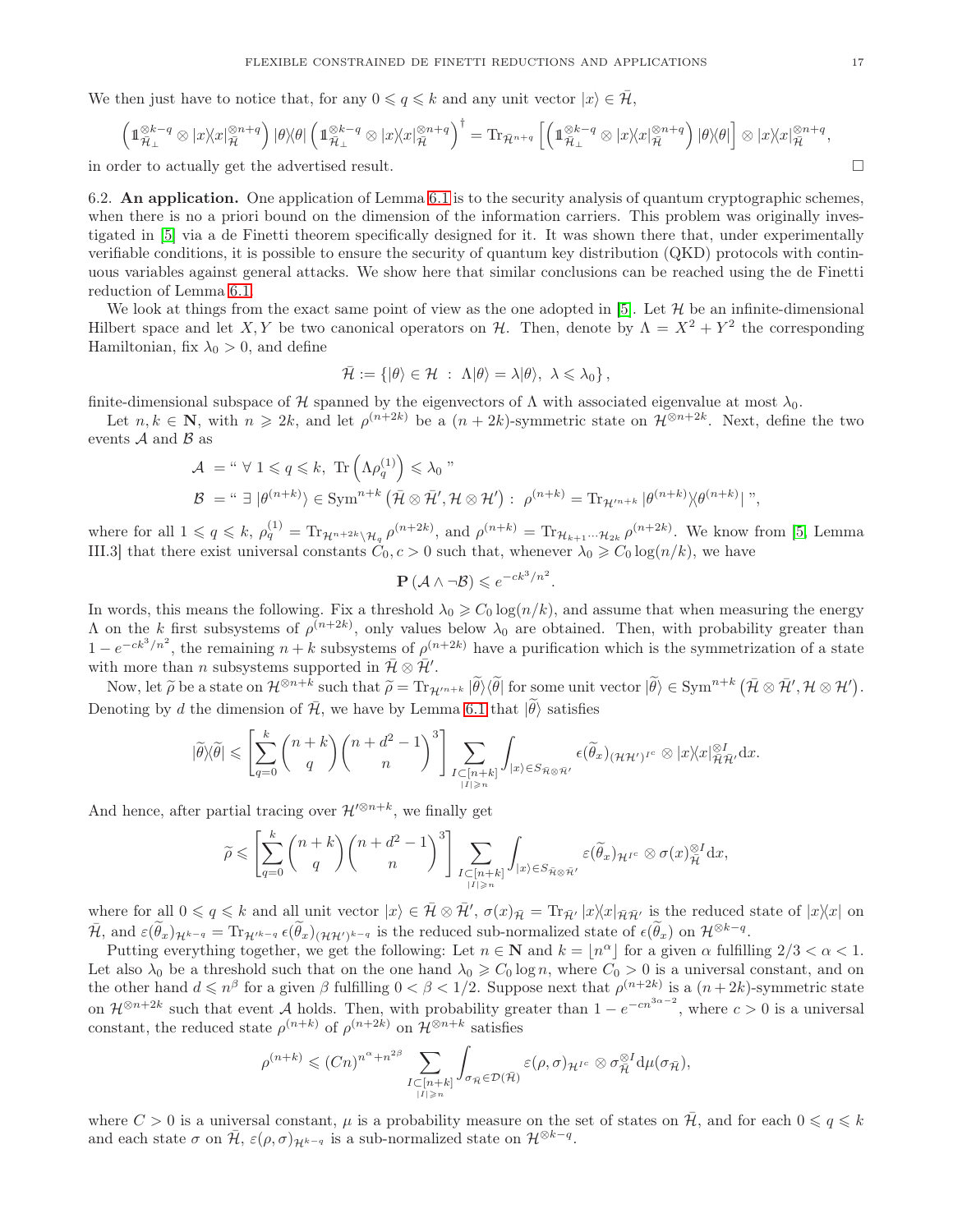Now, let  $\mathcal{N} : \mathcal{L}(\mathcal{H}) \to \mathcal{L}(\mathcal{K})$  be a quantum channel, and assume that there exists some  $0 < \delta < 1$  such that

$$
\sup\left\{\|\mathcal{N}(\sigma)\|_{1}~:~\sigma\in\mathcal{D}(\bar{\mathcal{H}})\right\}\leqslant\delta.
$$

This implies in particular that, for any  $0 \leqslant q \leqslant k$ , and any states  $\varepsilon$  on  $\mathcal{H}^{\otimes k-q}$ ,  $\sigma$  on  $\overline{\mathcal{H}}$ , we have

$$
\left\|\mathcal{N}^{\otimes n+k}\left(\varepsilon\otimes\sigma^{\otimes n+q}\right)\right\|_{1}=\left\|\mathcal{N}^{\otimes k-q}\left(\varepsilon\right)\right\|_{1}\left\|\mathcal{N}(\sigma)\right\|_{1}^{n+q}\leqslant\delta^{n+q}.
$$

And subsequently, by what precedes, we obtain the following: For any state  $\rho^{(n+2k)}$  on  $\mathcal{H}^{\otimes n+2k}$  such that event  $\mathcal{A}$ holds, denoting by  $\rho^{(n+k)}$  its reduced state on  $\mathcal{H}^{\otimes n+k}$ , we have with probability greater than  $1-e^{-cn^{3\alpha-2}}$ ,

$$
\left\| \mathcal{N}^{\otimes n+k} \left( \rho^{(n+k)} \right) \right\|_{1} \leq (Cn)^{n^{\alpha}+n^{2\beta}} \sum_{q=0}^{k} {n+k \choose q} \sup \left\{ \left\| \mathcal{N}^{\otimes n+k} \left( \varepsilon \otimes \sigma^{\otimes n+q} \right) \right\|_{1} : \varepsilon \in \mathcal{D}(\mathcal{H})^{\otimes k-q}, \sigma \in \mathcal{D}(\bar{\mathcal{H}}) \right\}
$$
  

$$
\leq (Cn)^{n^{\alpha}+n^{2\beta}} \sum_{q=0}^{k} {n+k \choose q} \delta^{n+q}
$$
  

$$
\leq (C'n)^{n^{\alpha}+n^{2\beta}} \delta^{n},
$$

where  $C' > 0$  is a universal constant. By the way  $\alpha, \beta$  have been chosen, this means that, for any  $\tilde{\delta} > \delta$  and  $n \geq n_{\tilde{\delta}}$ , we have with high probability

$$
\sup\left\{\left\|\mathcal{N}^{\otimes n+k}\left(\rho^{(n+k)}\right)\right\|_{1} \ : \ \rho^{(n+k)}=\text{Tr}_{\mathcal{H}^{\otimes k}}\,\rho^{(n+2k)} \text{ with } \rho^{(n+2k)}\in\mathcal{D}(\mathcal{H})^{\otimes n+2k} \text{ such that } \mathcal{A} \text{ holds}\right\}\leq \tilde{\delta}^n.
$$

## 7. Conclusion and outlook

We have reviewed (and given a new proof) of the constrained de Finetti reduction of [\[6\]](#page-18-1). We have demonstrated its adaptability to various situations where one would like to impart a known constraint satisfied by a permutationinvariant state onto the i.i.d. states occurring in the operator with which to compare it. We have seen that our technique works especially well in the case of linear constraints (see [\[6\]](#page-18-1) and [\[16\]](#page-18-2) for two developed such applications).

We have then spent considerable effort on a particularly interesting convex constraint, separability. Apart from the obvious relevance to entanglement theory, the constrained de Finetti reduction provides a very natural framework in which to derive bounds on the success probability of parallel repetitions of tests, and has immediate applications in the parallel repetition of  $QMA(2)$ , quantum Merlin-Arthur interactive proof systems with two unentangled provers (see [\[9\]](#page-18-7) for further details). Conversely, we showed that certain progress in entanglement theory (on the conjectured faithfulness properties of the CEMI entanglement measure for instance) would imply even stronger, dimension-independent bounds, which would show in particular that the soundness gap of QMA(2) can be amplified exponentially by parallel repetition, without any other devices. It is curious to see that the progress on questions like this can depend on the properties of a simple, but little-understood entanglement measure such as CEMI, and we would like to recommend its study to the reader's attention. Indeed, it seems to be the best candidate so far for a *magical*, or even *supercalifragilistic* entanglement measure [\[24\]](#page-18-21). The latter is defined as one which has the post-selection property with respect to an initial product state and measurement on a separate subsystem (cf. Lemma [4.1\)](#page-8-1), is super-additive, and satisfies a universal faithfulness bound with respect to the trace-norm distance (cf. Conjecture [\(14\)](#page-11-0)).

We have also presented a more abstract framework of convex constraints, that allows us to demonstrate in greater generality the interplay between the multiplicative behaviour of  $(i)$  the support function and  $(ii)$  the maximum fidelity function. The way  $(i)$  is derived from  $(ii)$  is via our de Finetti reduction with fidelity weight in the upper bounding operator. And  $(ii)$  is obtained from  $(i)$  by constructing a test whose failure probability decays exponentially under parallel repetition.

Finally, seeing that the de Finetti reductions had been so far always limited by the finite dimensionality of the system involved, we have made first steps towards an extension of the main technical tool to infinite-dimensional systems under suitable constraints. It remains to be seen how widely it or a variation can be applied to quantum cryptography in continuous variable systems [\[5,](#page-18-20) [1\]](#page-18-22), or similar problems.

#### **ACKNOWLEDGMENTS**

This research was supported by the European Research Council (Advanced Grant IRQUAT, ERC-2010-AdG-267386), the European Commission (STREP RAQUEL, FP7-ICT-2013-C-323970), the Spanish MINECO (project FIS2013-40627-P), with the support of FEDER funds, the Generalitat de Catalunya (CIRIT project 2014-SGR-966), and the French CNRS (ANR projects OSQPI 11-BS01-0008 and Stoq 14-CE25-0033).